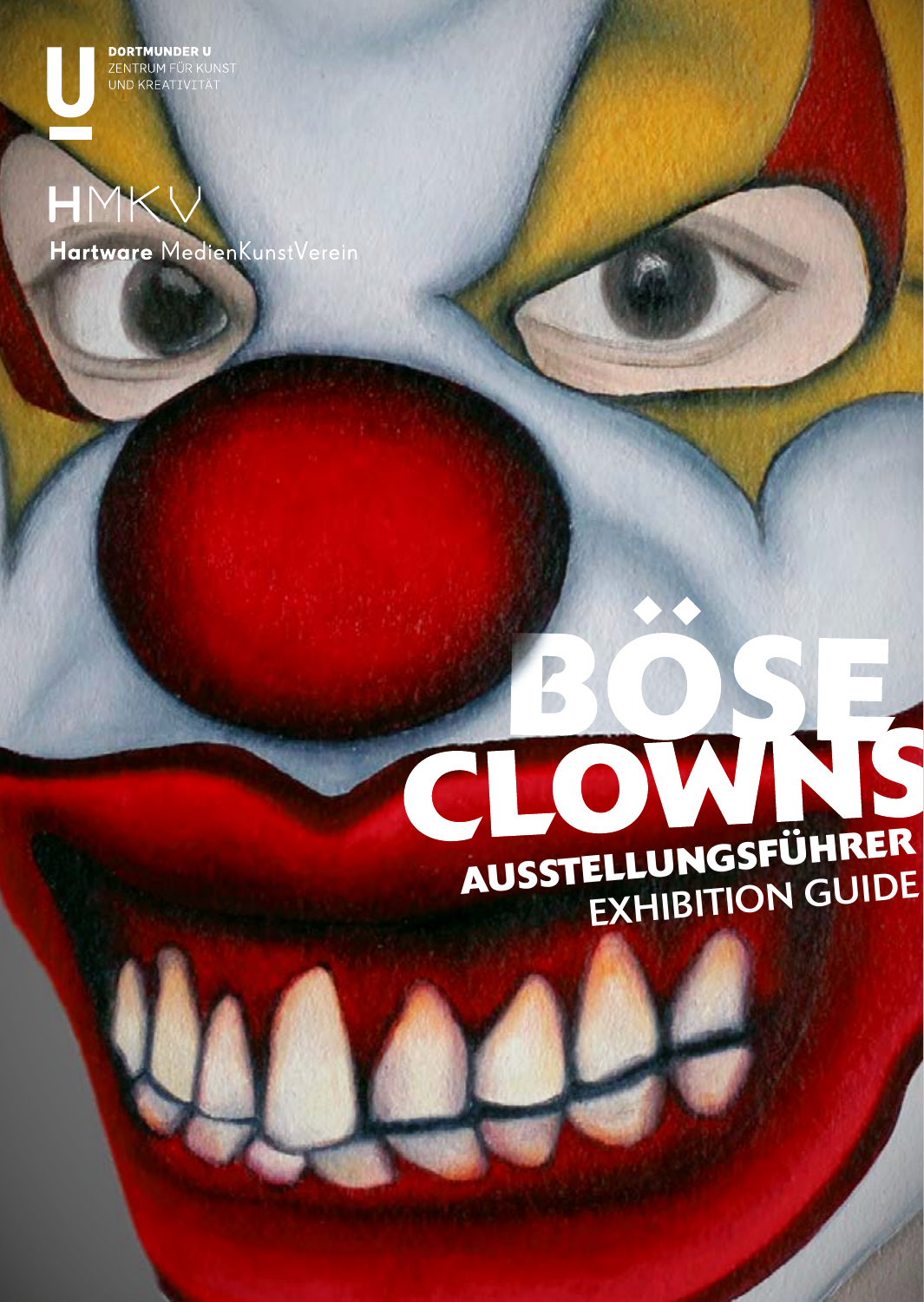

**HMKV im Dortmunder U**

**kuratiert von**  curated by **Inke Arns**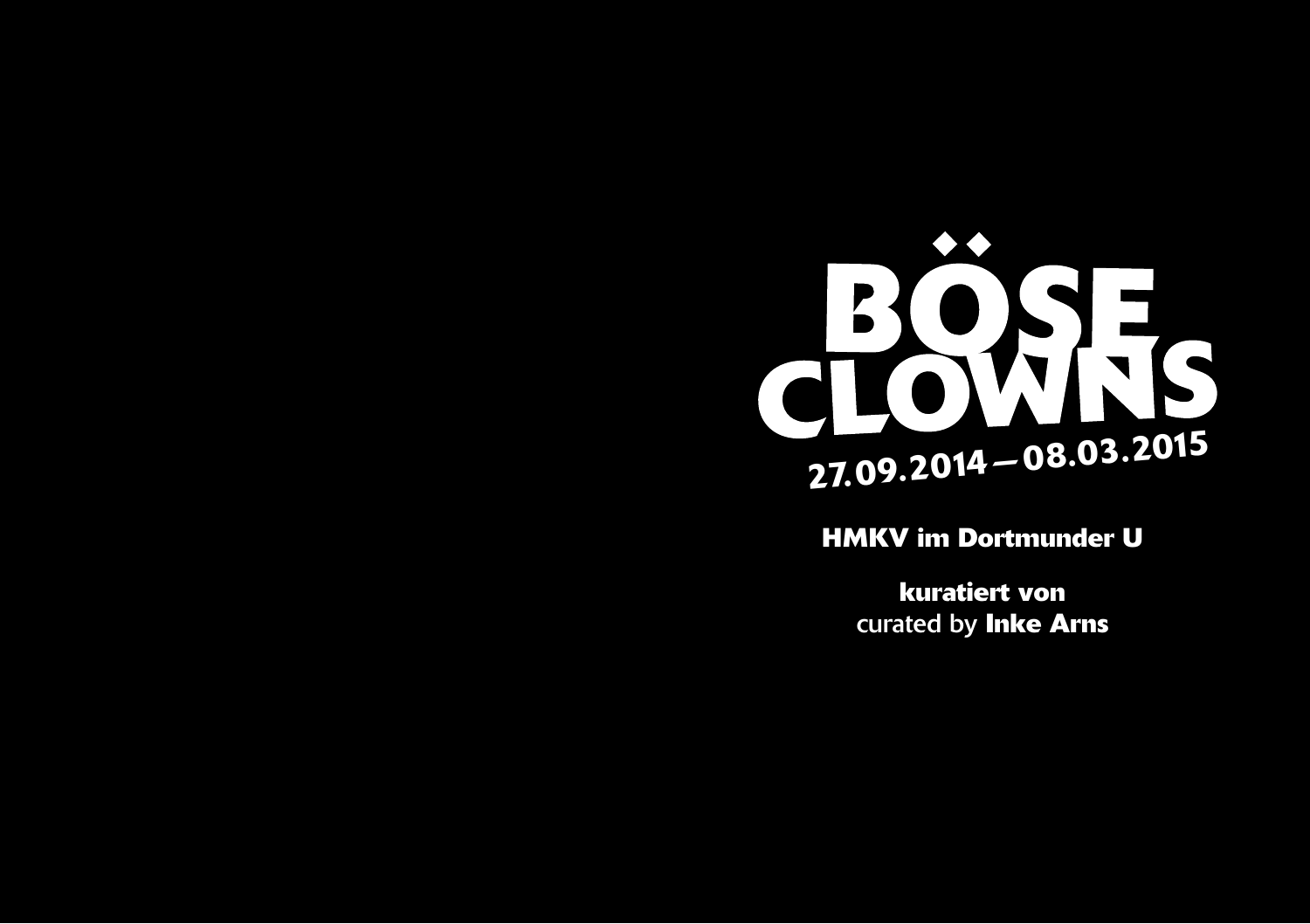## **BÖSE CLOWNS** EVIL CLOWNS

**27. September 2014 – 8. März 2015**  27 September 2014 – 8 March 2015

**HMKV im** at **Dortmunder U**

"Gefährliche Clowns stehn' am Straßenrand" sang die Düsseldorfer Band Der Plan bereits 1979. Die Ausstellung *Böse Clowns* widmet sich genau dieser beunruhigenden Figur, die in letzter Zeit eine .unheimliche' Karriere gemacht hat. (Böse) Clowns tauchen heute in den unterschiedlichsten Kontexten auf: in der (Anti-)Werbung (Ronald McDonald und Parodien), im politischem Aktivismus (The Yes Men), in Fernsehserien (Krusty bei den *Simpsons*), in Horror- und Hollywoodfilmen (*Killer Klowns from Outer Space*, Pennywise in Stephen Kings *Es*, der Joker als Gegenspieler von Batman), in der Popmusik (Der Plan, The Residents) und in der zeitgenössischen Kunst. Der maskierte Spaßmacher bringt uns zum Lachen – welches uns aber sehr schnell im Halse stecken bleibt: *There's Nothing Funny About a Clown in the Moonlight* (Lon Chaney). Der Northampton Clown hat dies erst kürzlich wieder eindrücklich demonstriert. Der Hartware MedienKunstVerein geht in seiner internationalen Ausstellung der ambivalenten Figur des (bösen) Clowns auf den Grund. *Send in the Clowns!* (Frank Sinatra).

Anlässlich der Ausstellung *Böse Clowns* produziert der HMKV eine neue Arbeit von Abner Preis und kooperiert mit dem Jeu de Paume in Paris, das eine neue Arbeit von Constant Dullaart in Auftrag gegeben hat.

'Dangerous clowns are standing by the side of the road', sang the Düsseldorf band Der Plan as early as 1979. The exhibition *Evil Clowns* explores the often disquieting figure of the clown, which has made an "uncanny" career in recent years. Today (evil) clowns appear in a wide range of contexts including (anti-)advertisement (Ronald McDonald and various spoofs), political activism (The Yes Men), TV series (Krusty in *The Simpsons*), horror films and Hollywood productions *(Killer Klowns from Outer Space*; Pennywise in Stephen King's *It*; the Joker as Batman's opponent), pop music (Der Plan, The Residents) and in contemporary art. The masked jester makes us laugh – but behold: *There's Northing Funny About a Clown in the Moonlight* (Lon Chaney). This was again demonstrated recently by the Northampton Clown. The international exhibition *Evil Clowns* at Hartware MedienKunstVerein explores this ambivalent character. *'Send in the clowns!'* (Frank Sinatra).

As part of the exhibition *Evil Clowns* HMKV produces a new work by Abner Preis and cooperates with Jeu de Paume in Paris, who have commissioned new work by Constant Dullaart.

Inke Arns

Mit With works by Anonymous, Marion Auburtin, Blue Noses, Barbara Breitenfellner, The Cacophony Society, Kimberly Clark, Deichkind, Constant Dullaart, George Grosz, Guerrilla Girls, Insane Clown Posse, the Joker, Killer Klowns from Outer Space, Krusty, Laibach, Renzo Martens, the Northampton Clown, Novi kolektivizem, Ronald McDonald, Pennywise, Der Plan, Pogo, Abner Preis, Pussy Riot, The Residents, Roee Rosen, Aura Rosenberg, Christoph Schlingensief, Cindy Sherman, Super A, Jeffrey Vallance, und and The Yes Men.

Inke Arns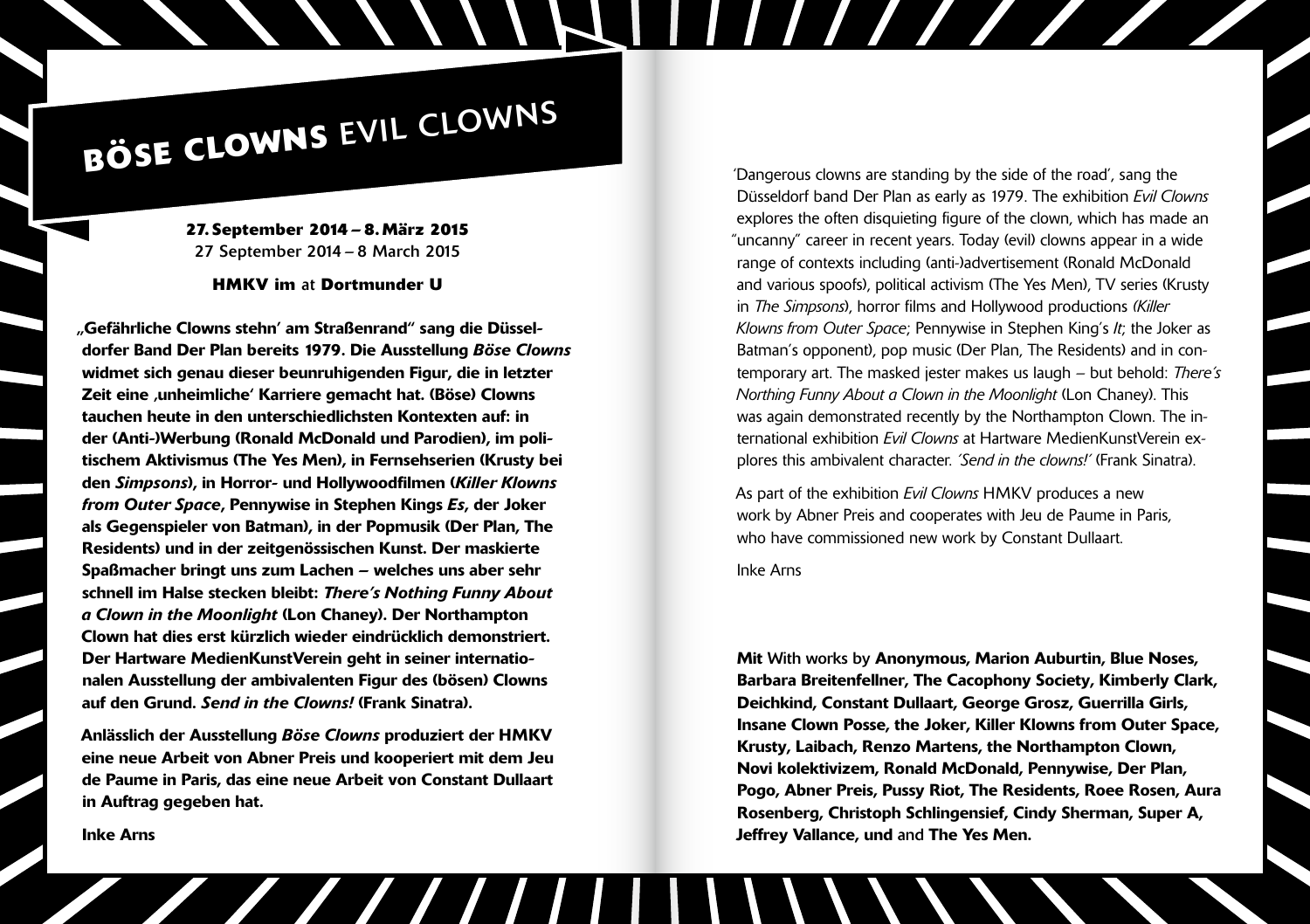## **ÜBERSICHT** FLOOR PLAN **EBENE 3** 3RD FLOOR

 **MARION AUBURTIN BLUE NOSES BARBARA BREITENFELLNER THE CACOPHONY SOCIETY KIMBERLY CLARK DEICHKIND CONSTANT DULLAART GUERRILLA GIRLS LAIBACH RENZO MARTENS**

- **NOVI KOLLEKTIVIZM**
- **DER PLAN**
- **ABNER PREIS**
- **PUSSY RIOT**
- **ROEE ROSEN**
- **AURA ROSENBERG**
- **CHRISTOPH SCHLINGENSIEF**
- **CINDY SHERMAN**
- **SUPER A AKA EVIL KNIEVEL**
- **JEFFREY VALLANCE**
- **THE YES MEN**

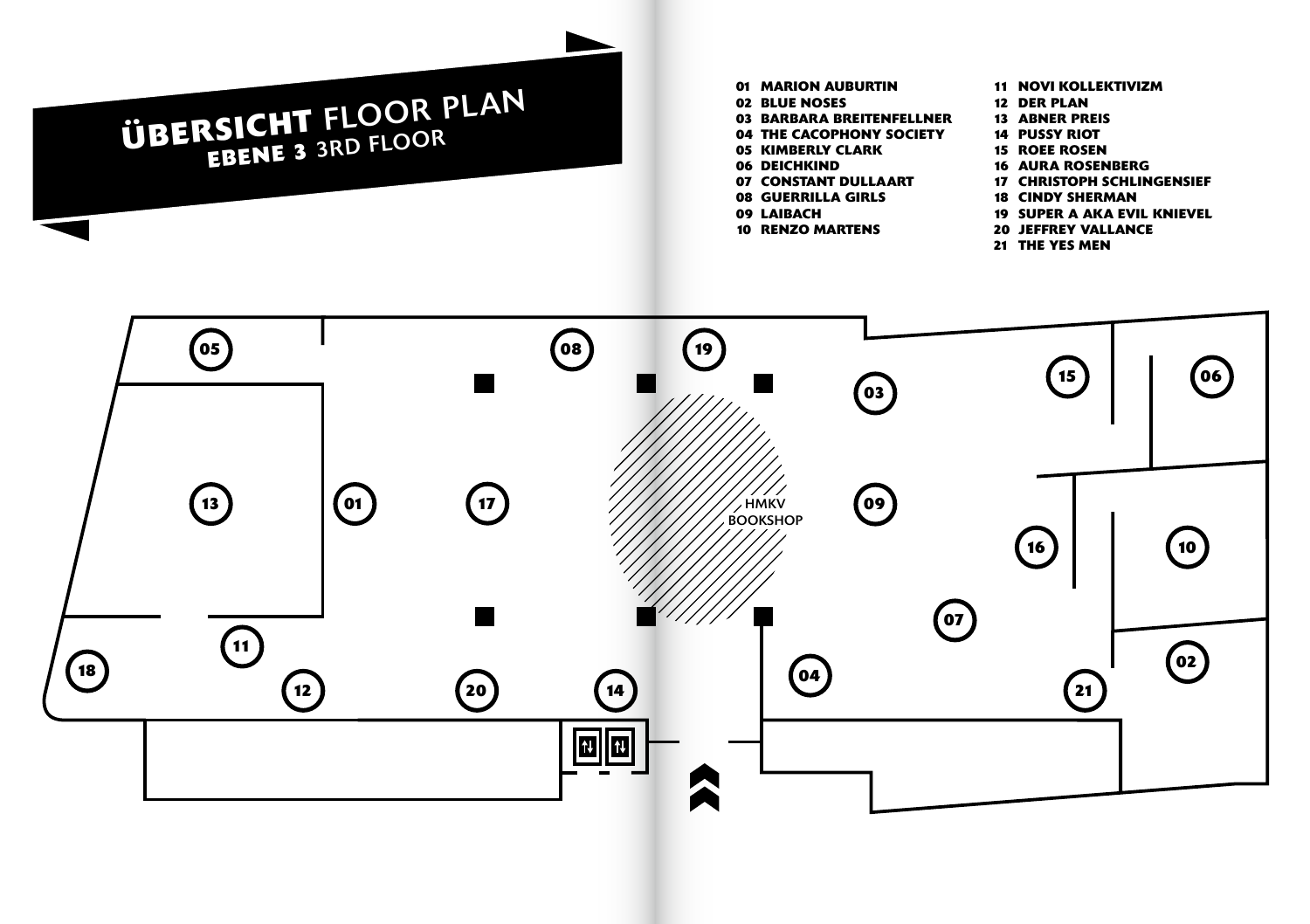# **WERKBESCHREIBUNGEN** WORK DESCRIPTIONS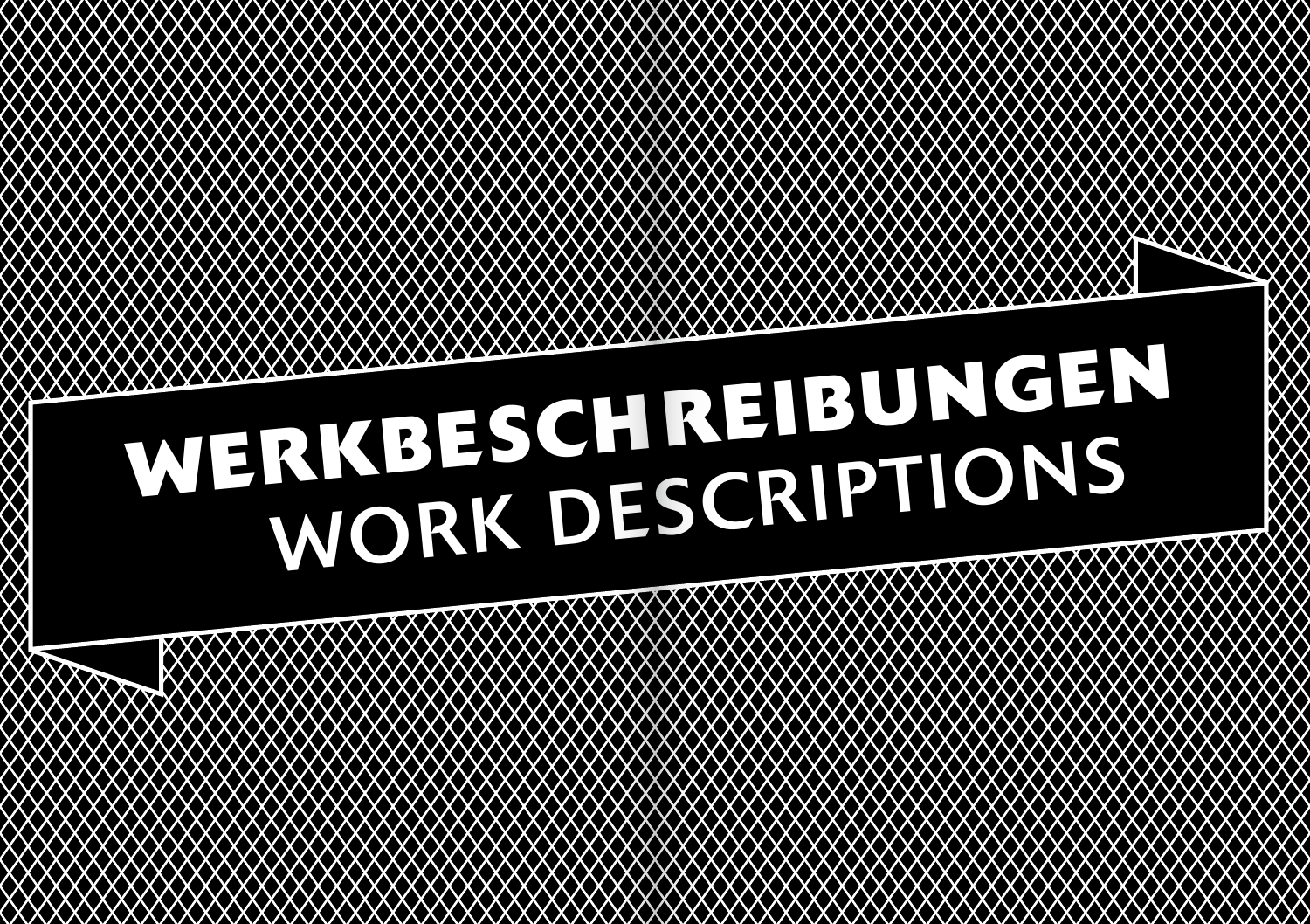## **ANONYMOUS**

Die Guy-Fawkes-Maske, die seit 2008 als Erkennungsmerkmal und Vermummung von Aktivisten des Anonymous-Netzwerks und Demonstranten der Occupy-Bewegung getragen wird, geht auf den radikalen Katholiken Guy Fawkes zurück, dessen gescheitertes Attentat auf das britische Parlament seit Beginn des 17. Jahrhunderts Anlass eines karnevalesken britischen Volksfestes ist. Die Popularität der Maske als Symbol für Widerstand und Anarchie beruht wohl vor allem auf ihrer einprägsamen Rolle in dem 2006 verfilmten Comic *V wie Vendetta*, in dem sie von dem gesicht- und namenlosen Titelhelden V getragen wird. (JF)

The Guy Fawkes mask, worn since 2008 as a distinctive feature and disguise by the members of the hacktivist network Anonymous and protesters from the Occupy movement, harks back to the 16th-century radical Catholic whose failed plot to blow up the House of Lords has been the object of a yearly carnevalesque celebration in Britain since the early 1600s. Presumably, the mask's popularity as a symbol of resistance and anarchy is owed mainly to its memorable role in the film *V for Vendetta* (2006), based on the eponymous comic, in which it is worn by the faceless and nameless main protagonist. (JF)

#### **Filmprogramm:**

**V wie Vendetta, 30. + 31. Oktober 2014, 20:00, RWE Forum | Kino im U** Film programme: V for Vendetta, 30 + 31 October 2014, 20:00, RWE Forum | U Cinema

## **MARION AUBURTIN**

**01**

#### **LA NUIT DES MASQUES**

**5 Zeichnungen, Öl auf Papier, gerahmt, jeweils 40 × 50 cm, 2014** 5 drawings, oil on paper, framed, each 40 × 50 cm, 2014

*La Nuit des Masques* besteht aus einer Serie von Selbstportraits der (maskierten) Künstlerin. Sie trägt Masken von Tieren, von Stars (Marilyn, Elvis) und bösen Clowns. Marion Auburtin interessiert sich für die Oberflächen von belebten und unbelebten Objekten. Puppen, ausgestopfte Tiere und anatomische Studien sind unlösbar mit dem Gefühl des Unheimlichen verbunden, denn diese könnten unvermittelt zum Leben erwachen. Masken sind unheimlich, denn hinter ihnen verbirgt sich etwas (oder jemand) anderes. Die ruhige Präzision, mit der die Selbstportraits gezeichnet sind, widerspricht der Unruhe, die sie auslösen. (IA)

*La Nuit des Masques* is a series of self-portraits of the artist wearing masks of animals, famous people (Marilyn Monroe, Elvis) and evil clowns. Marion Auburtin is interested in the surfaces of animate and inanimate objects such as dolls, stuffed animals or anatomical models. Threatening to come to life at any moment, these are often associated with the idea of uncanniness. Similarly, masks are uncanny because they serve to hide something (or someone). The calm precision of Auburtin's drawings belies the uneasiness they provoke in viewers. (IA)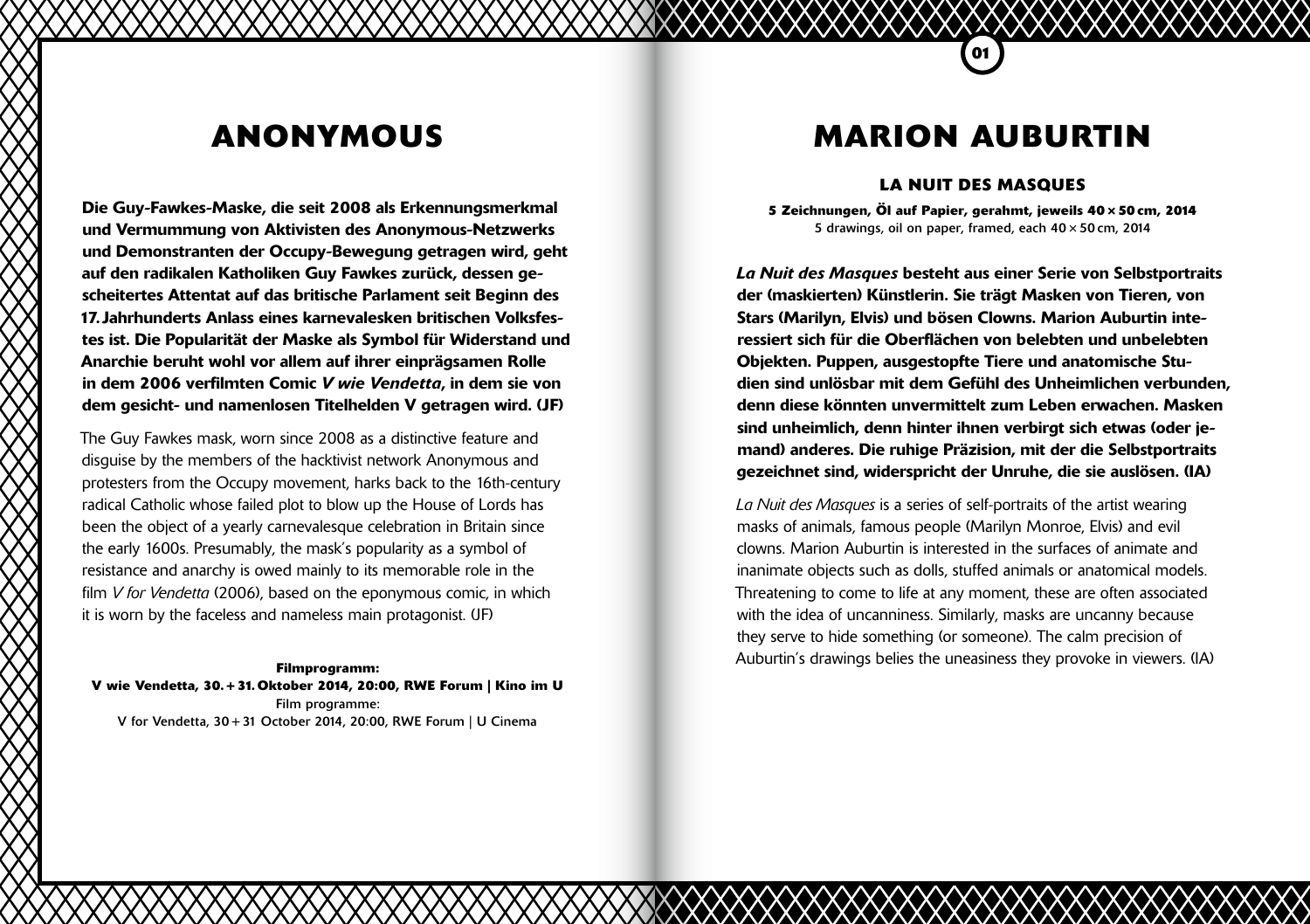## **BLUE NOSES**

**02**

#### **ABSOLUT BLUE NOSES**

**Video, 4:36 Min., 2002**  Video, 4:36 min., 2002

Die Künstlergruppe Blue Noses (russ.: Sinie Nosy) sind so etwas wie die russische Antwort auf das britische Künstlerduo Gilbert und George – allerdings in einer post-Perestroika-Ausgabe. Die Gruppe wurde 1999 in Novosibirsk gegründet. Mitglieder sind Aleksandr Shaburov und Viacheslav Mizin. Die bewusst lowtech produzierten Arbeiten der Gruppe – Videos, Performances, Fotografien – sind satirisch, provokativ und voll schwarzen Humors; sie parodieren und kritisieren die russische Gesellschaft, Kunst, Politik und Religion. Dies brachte sie mehrfach in Konflikt mit russischen Gesetzen. Das Video *Absolut Blue Noses* entstand im Auftrag der Wodkamarke Absolut. (IA)

The artist group Blue Noses (Sinie Nosy in Russian) are the Russian answer to the British duo Gilbert and George – albeit a post-Perestroika version of it. The collective was founded in 1999 in Novosibirsk by Aleksandr Shaburov and Viacheslav Mizin. Flaunting their low-tech production standards, their works – videos, performances and photographs – are satirical, provocative and brimming with dark humour. Parodying Russian society, art, politics and religion, Blue Noses have repeatedly come into conflict with the country's laws. The video *Absolut Blue Noses* was commissioned by the eponymous vodka brand. (IA)

## **BARBARA BREITENFELLNER**

**03**

**TRAUM EINER GROSSEN AUSSTELLUNG. ICH HATTE EINE GANZ DOOFE RIESIGE ZEICHNUNG (VON EINEM CLOWN) UND SCHÄMTE MICH SEHR. ZWEI MÄDCHEN MACHTEN EINE PERFORMANCE AUF ROLLSCHUHEN. WAR AUCH NICHT SO TOLL.**

**Installation, Holzkonstruktion, Zeichnung (Ölpastell), Aufsteller von Tänzern auf Roller-Blades, Diskokugel, pinke Wandfarbe, 2008/2014** Installation, wooden construction, drawing (oil pastel), standups of dancers on roller-skates, mirror-ball, pink wall-paint, 2008/2014

Barbara Breitenfellner hat in den letzten Jahren Träume, die von Kunst handeln, gesammelt und in einem "Traumtagebuch" notiert. Diese Träume setzt sie in Installationen um. Der jeweilige Traumtext ist dabei zugleich der Titel der Arbeit. Den "Traum einer großen Ausstellung" träumte die Künstlerin am 21. Mai 1999; 2008 setzte sie ihn erstmals in einer Installation aus riesiger Ölkreide-Zeichnung, Diskokugel und misslicher Performance im Autocenter in Berlin um. Barbara Breitenfellner, die ihre erste institutionelle Einzelausstellung in Deutschland 2011 im HMKV hatte, zeigt in *Böse Clowns* ein unheimliches Remake dieser performativen Installation. (IA)

Over the past few years Barbara Breitenfellner has been writing down her dreams on making art in a "dream diary", from which she subsequently creates installations. Each of these works is titled after the text recording the dream from which it was inspired. It was on 22 May 1999 that the artist dreamed of a "major exhibition", which was implemented for the first time in 2008 as an installation at Autocenter in Berlin that included a large oil-crayon drawing, a disco ball and a "failed" performance. In *Evil Clowns*, Breitenfellner, who had her first solo exhibition in a German gallery at HMKV in 2011, is showing an uncanny remake of this performative installation. (IA)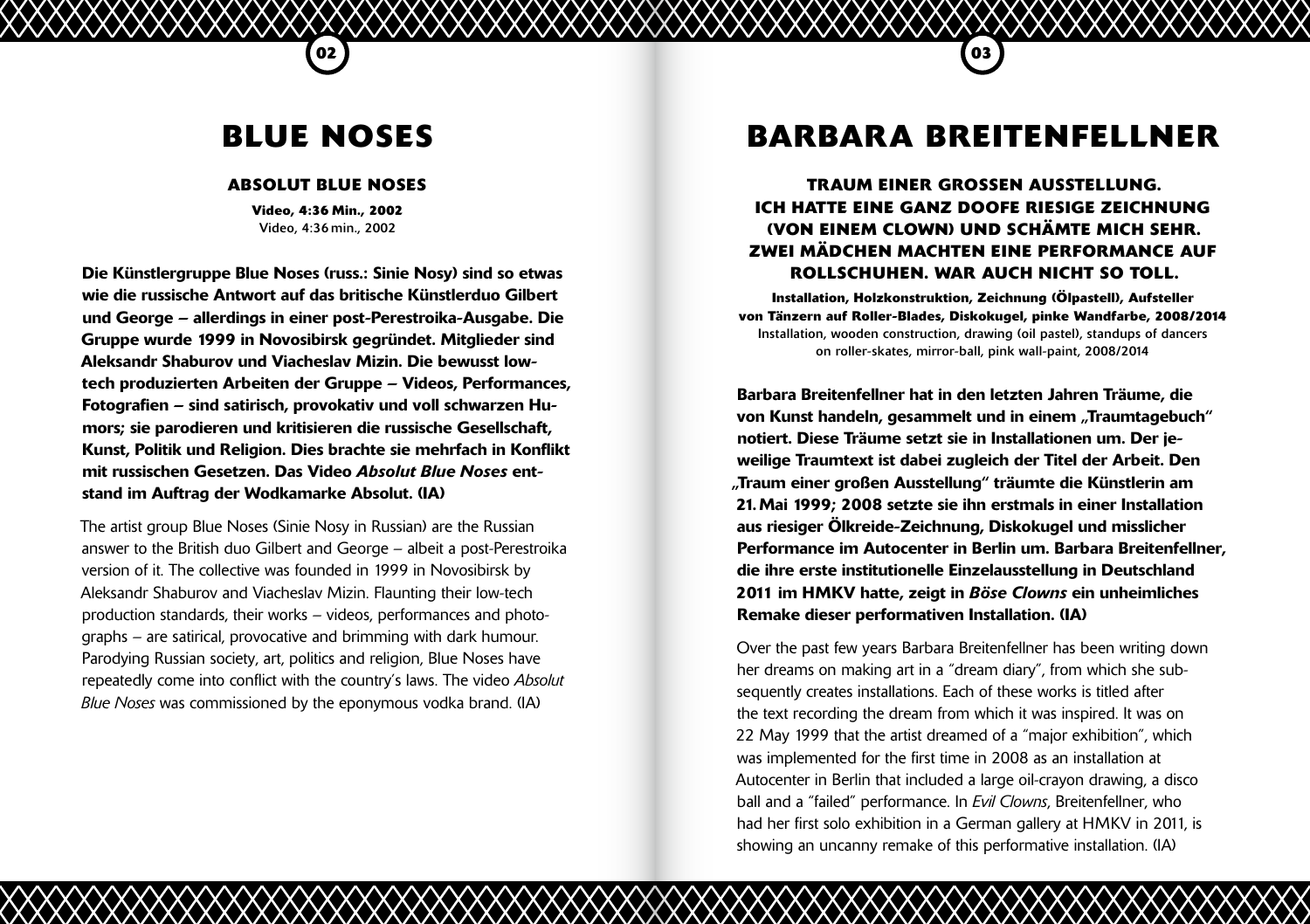## **THE CACOPHONY SOCIETY**

XXXXXXX

**04 05**

#### **THE CACOPHONY SOCIETY**

**Fotografien, Ausdrucke, Videos, 1990 –1999** Photographs, prints, videos, 1990 –1999 **Courtesy of The Los Angeles Cacophony Society**

Der böse Clown – oder "Klown", wie die Cacophony Society ihn nennt – ist eine wiederkehrende Figur in den Straßenaktionen des Kollektivs. Der verstörte Clown steht für Chaos, für "den Einbruch des Unheimlichen in die banale Realität" entsprechend einem gut einstudierten Modus Operandi. Auf das lockere Kollektiv von Freigeistern gehen zahlreiche Tendenzen in der subversiven, verspielten und anti-autoritären Bewegung der Popkultur der 1980er und 1990er Jahre zurück. Die Cacophony Society ist Vorläufer der Yes Men, der Adbusters und der Occupy-Bewegung und hat außerdem Chuck Palahniuks Roman *Fight Club* beeinflusst, dazu noch das Burning-Man-Festival gegründet und verschiedene popkulturelle Trends wie Flashmobs, Stadterkundung und Culture Jamming ins Leben gerufen. (ML)

The evil clown, or 'Klown', as they spell it, is a recurring figure in The Cacophony Society's street actions. The unhinged clown represents chaos, 'the intrusion of the uncanny upon mundane reality' according to the Society's well-rehearsed modus operandi. This loose collective of free spirits has influenced numerous trends in the subversive, playful and anti-authoritarian movement in 1980s and 1990s popular culture. The predecessors of the Yes Men, Adbusters and the Occupy movement, they also inspired Chuck Palahniuk's novel *Fight Club*, founded the Burning Man event and started various pop-cultural trends such as flash mobs, urban exploration and culture jamming. (ML)

## **KIMBERLY CLARK**

**NEXT LEVEL (AUS DER SERIE** FROM THE SERIES **TEMPORARY DEVOTION)** 

> **Video, 4:12 Min., 2011**  Video, 4:12 min., 2011

In *Temporary Devotion* folgt die niederländische Künstlerinnengruppe Kimberly Clark ihren Protagonistinnen (einschließlich einer kopflosen Schaufensterpuppe) durch das Berliner Nachtleben. Augenscheinlich betrunken straucheln sie durch die urbane Umgebung, entblößen sich auf offener Straße, lärmen, spucken, klettern auf Müllhaufen und versuchen, Häuserfassaden zu erklimmen. Ihr aufsässiges und zügelloses Verhalten ist darauf angelegt, zu schockieren. Das Video dokumentiert, wie Passanten und Partygänger auf die unheimliche weibliche Figur ohne Kopf reagieren. Kimberly Clark thematisiert die Verbindung von weiblicher Identität und (Drogen-)Exzess – zwischen Hedonismus und Eskapismus, Glamour, Verzweiflung und Rebellion. (JJ/JF/IA)

In the video work *Temporary Devotion* the Dutch artist collective Kimberly Clark follows a group of women – as well as a headless mannequin – on a night out in Berlin. The women are obviously drunk, stumbling through the streets, getting undressed, yelling, spitting, climbing on rubbish heaps and trying to escalade facades. Their defiant, riotous behaviour aims to shock people. The video documents the reactions of passers-by and customers of bars and shops to the appearance of the ghostly female figure with no head. Kimberly Clark explores the connections between female identity and (drug) excess, between hedonism, escapism, glamour, despair and rebellion. (JJ/JF/IA)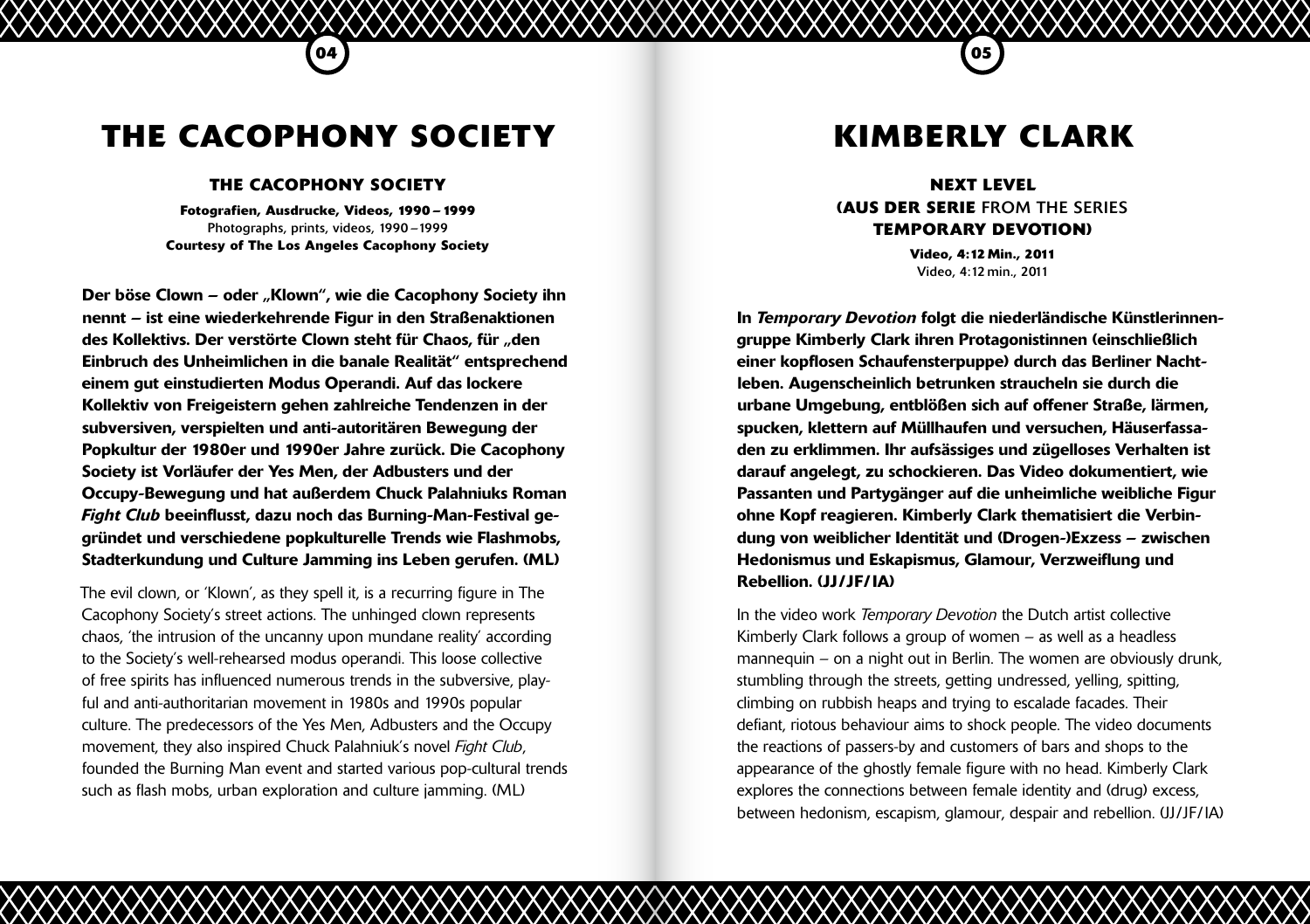## **DEICHKIND**

**06 07**

#### **LEIDER GEIL**

**Regie** Directed by: **Timo Schierhorn, Katharina Duve Musik** Music: **Deichkind, Quelle** Source: **Youtube Video, 3:09 Min., 2012** Video, 3:09 min., 2012

#### **PARTNERLOOK**

**Regie** Directed by: **Timo Schierhorn, Uwe Hartmann Musik** Music: **Deichkind, Quelle** Source: **Youtube Video, 3:32 Min., 2012** Video, 3:32 min., 2012

Zwei (in)offizielle Musikvideos der HipHop/Elektro-Band Deichkind, zusammengeschnitten aus Found footage aus dem Netz – das Spektrum der Skurrilitäten reicht von stolpernden Models über verkleidete Haustiere bis zu Sportstürzen und Haushaltsunfällen. Die Köpfe der (wohl zumeist unfreiwilligen) Internetberühmtheiten wurden für das Video teilweise durch schwarze Prismen mit Neonrand verdeckt, einer Kopfbedeckung aus dem Bühnenrepertoire der Band. Im Zusammenschnitt zelebrieren die Internet-Fundstücke eine abstoßende Kultur der Häme und Geschmacklosigkeit, deren drastischer Komik sich der Betrachter nur schwer entziehen kann. (JF)

These two (un)official music videos by the hip hop/electro band Deichkind use footage found on the Internet, from models tripping on the catwalk and domestic animals in clothes to falling athletes and domestic accidents. The faces of these (presumably unwitting) Internet celebrities are partly concealed by black prisms with a neon rim – a prop borrowed from the band's stage repertoire. When compiled, these images from the World Wide Web celebrate an odious culture of schadenfreude and bad taste – albeit one whose crude humour is hard to resist. (JF)

## **CONSTANT DULLAART**

#### **HIGH RETENTION, SLOW DELIVERY!!**

**Web-Projekt, 2014**  Web-based project, 2014

Constant Dullaart ist ein Netzkünstler der jüngeren Generation – und hier einer der wenigen mit einem politischen Anspruch. Er arbeitet mit den facettenreichen Sprachen von im Internet zirkulierenden Bildern und deren Re-kontextualisierung. Dullaarts Arbeiten umfassen Netz-Performances, Digitaldrucke, YouTube-Videos, Domain-Namen und Blog-Posts. Für *Böse Clowns* konzipiert der niederländische Künstler eine neue Arbeit, die sich kritisch mit den Sozialen Medien auseinandersetzt. In Auftrag gegeben wurde die Neuproduktion vom Jeu de Paume in Paris, mit dem der HMKV erstmals kooperiert. (IA)

While part of a young generation of net artists, Constant Dullaart, unlike most of his colleagues, is interested in making political work. To do so, he recontextualises the widely diverse iconography circulating on the Internet. His works comprise net performances, digital prints, YouTube videos, domain names and blog posts. For *Evil Clowns*, the Dutch artist has created a new piece that takes a critical look at social media. This work was co-commissioned by the Jeu de Paume in Paris as part of a first-time collaboration with HMKV. (IA)

**In Kooperation mit** In collaboration with www.jeudepaume.org **JEU DE PAUME**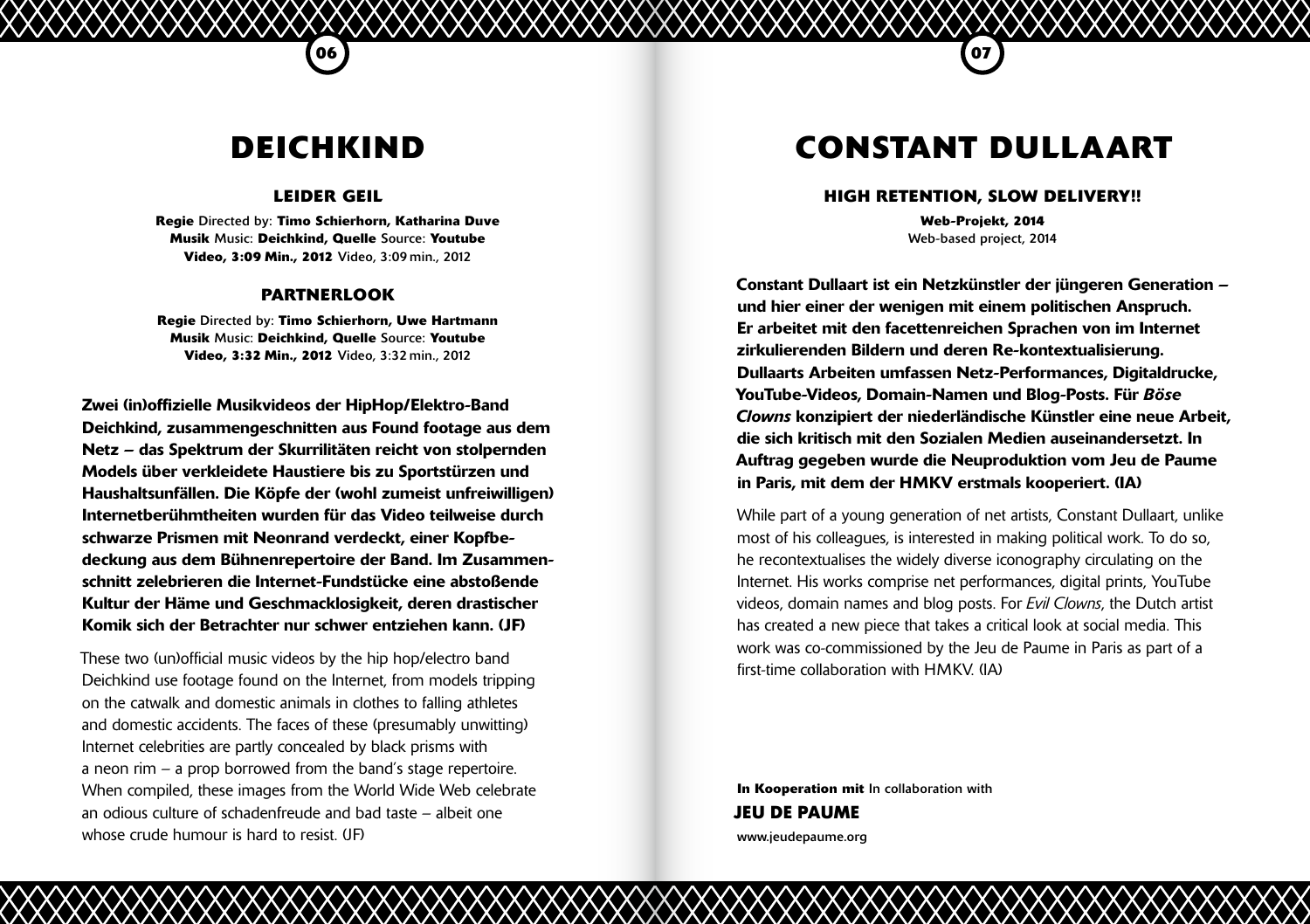## **GEORGE GROSZ**

1918, nach dem Ersten Weltkrieg, spazierte der deutsche Künstler George Grosz (d. i. Georg Ehrenfried Groß) als dadaistischer Tod mit einer Totenkopfmaske aus Pappmaché über den Berliner Kurfürstendamm. Richard Huelsenbeck, der 1917 das Wort Dada von Zürich nach Berlin mitgebracht hatte, und Raoul Hausmann hatten hier im Januar 1918 den Club Dada gegründet. Mitglieder waren u.a. George Grosz, Hannah Höch und die Herzfelde-Brüder. Dada Berlin war politisch radikal und zeichnete ein schonungsloses Bild des Krieges, für den es die drei "Stützen der Gesellschaft" verantwortlich machte: Kirche, Militär und Kapitalismus. (IA)

In 1918, shortly after the First World War, the German artist George Grosz (born Georg Ehrenfried Groß) strolled over Berlin's Kurfürstendamm wearing a papier-mâché skull mask. Richard Huelsenbeck brought the term 'Dada' with him from Zurich to Berlin in 1917, where together with Raoul Hausmann he founded Club Dada the following year. Among the group's members were George Grosz, Hannah Höch and the Herzfelde brothers. Dada Berlin was politically radical and painted a bleak picture of war, which it blamed on the three "pillars of society": the church, the military and capitalism. (IA)

## **GUERRILLA GIRLS**

**08**

#### **FIGHTING DISCRIMINATION WITH FACTS, HUMOR AND FAKE FUR**

**Dokumentation: Bücher, Plakate, 1985 – heute** Documentation: Books, posters, 1985–ongoing

Die Guerrilla Girls sind eine seit 1985 anonym operierende Künstlerinnengruppe aus New York, deren Markenzeichen Gorillamasken sind. Die Mitglieder verwenden als Pseudonyme die Namen toter Künstlerinnen, wie etwa Frida Kahlo, Eva Hesse, Paula Modersohn-Becker, Käthe Kollwitz, Gertrude Stein, Georgia O'Keeffe. Wie groß die Gruppe wirklich ist und wer dazugehört, ist nicht bekannt (daher ihr Motto: "Wir könnten jede sein: wir sind überall.") Die Plakat- und Postkartenaktionen und die öffentlichen Auftritte der Guerrilla Girls machen auf den Ausschluss von Frauen und Nichtweißen aus dem Kunstbetrieb aufmerksam. (IA)

Gorilla masks are the trademark of the Guerrilla Girls, a group of anonymous female artists from New York who have been operating under the names of deceased women artists (Frida Kahlo, Eva Hesse, Paula Modersohn-Becker, Käthe Kollwitz, Gertrude Stein and Georgia O'Keeffe) since 1985. Nobody knows how big the group really is and who is part of it (hence their motto 'We could be anyone; we are everywhere'). In their poster and postcard campaigns and public appearances, the Guerrilla Girls draw attention to the exclusion of women and non-white people from the art world. (IA)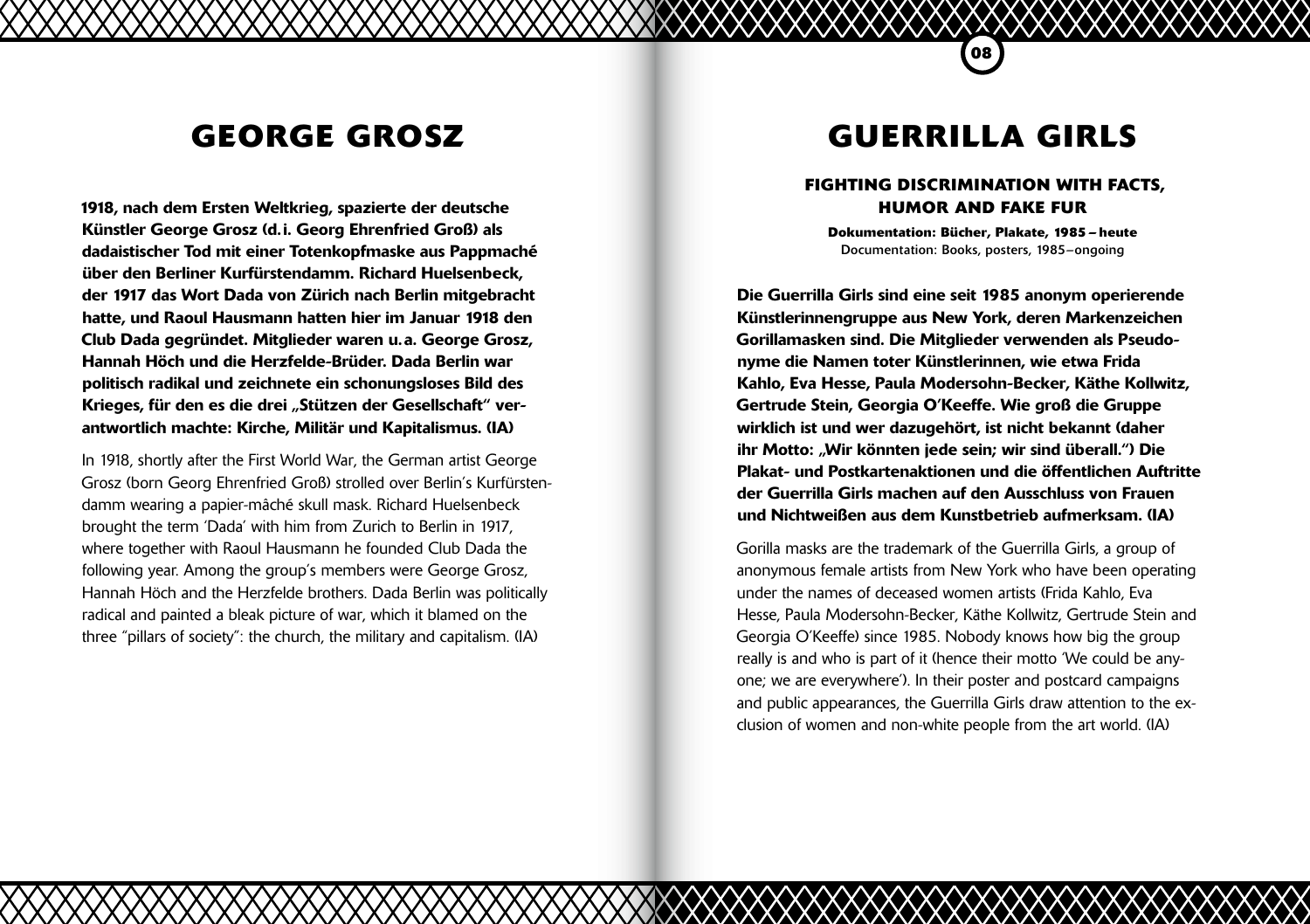## **INSANE CLOWN POSSE**

Insane Clown Posse (ICP) ist ein 1986 gegründetes Horrorcore--Rap-Duo aus Detroit, bestehend aus Violent J (Joseph Bruce) und Shaggy 2 Dope (Joseph Utsler). Sie treten meist mit schwarz-weiß geschminkten Clownsgesichtern auf. Die Fans der ICP nennen sich Juggalos und fallen durch gewalttätiges Auftreten auf. Die Texte der ICP sind stark von Gewalt geprägt; oft finden sich jedoch auch sarkastische und selbstironische Elemente. Musikalisch bedient sich ICP Rock- und Metal-Elementen und vermischt diese mit typischem Rap. (IA)

Insane Clown Posse (ICP) are a horrorcore rap duo from Detroit performing in black-and-white clown makeup. The band was founded in 1986 by Violent J (Joseph Bruce) and Shaggy 2 Dope (Joseph Utsler). Their fans call themselves Juggalos and are known to be violent. But although the band's lyrics are steeped in violence, they include sarcastic and self-deprecating references. In musical terms, ICP borrow various elements from rock and metal, which they combine with generic rap. (IA)

## **THE JOKER**

Der Joker ist eine Figur, die seit 1940 als Erzfeind des Superhelden Batman in Comics, Serien und Filmen ihr Unwesen treibt. Sie geht auf die Figur des Gwynplaine im Roman *L'homme qui rit* (1869) von Victor Hugo zurück. In Verfilmungen wurde der abgründige, ewig lächelnde Schurke herausragend von Jack Nicholson (*Batman*, 1989) und Heath Ledger (*The Dark Knight*, 2008) verkörpert, wobei die Figur einen grundlegenden Wandel vollzog: War der Joker in *Batman* noch ein gewalttätiger Krimineller, wütet er in *The Dark Knight* als Geisteskranker, dem Zerstörung und Chaos Vergnügen bereiten. (JF)

The Joker is a character who has been fighting the superhero Batman in cartoons, TV series and films since 1940. It is modeled after the character of Gwynplaine in Victor Hugo's novel *L'homme qui rit* (1869). On screen, the unfathomable villain with a constant smile on his face has been played brilliantly, though differently, by Jack Nicholson (*Batman*, 1989) and Heath Ledger (*The Dark Night*, 2008): while the former portrayed him as a violent criminal, the latter cast him as madman who revels in chaos and destruction. (JF)

#### **Filmprogramm:**

**The Dark Knight, 29. Januar 2015, 18:00, und am 30. Januar 2015, 20:00, RWE Forum | Kino im U** Film programme: The Dark Knight, 29 January 2015, 18:00, and 30 January 2015, 20:00, RWE Forum | U Cinema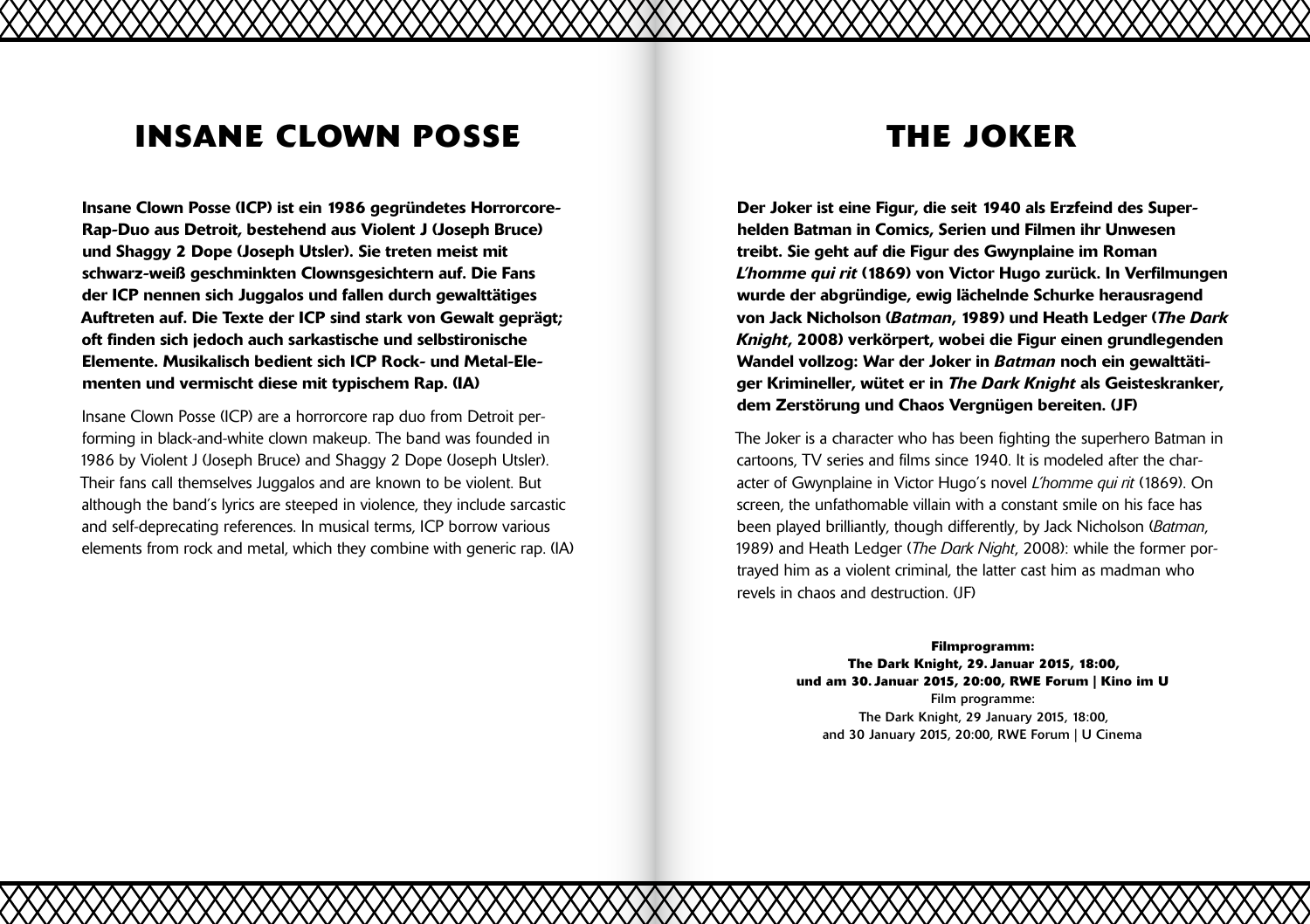## **KILLER KLOWNS FROM OUTER SPACE**

Die Handlung dieses B-Movies von 1988 ist schnell erzählt: Außerirdische reisen als Clowns in einem rot-gelb gestreiften Zirkuszelt durch das Weltall. Die Erdbewohner halten diese Clowns für lustige Zeitgenossen und nähern sich ihnen ohne Angst – in Erwartung ein paar schneller Zirkusnummern. Das Gegenteil ist jedoch der Fall: Sind die Menschen nah genug, werden sie von den Clowns mit klebriger Zuckerwatte beschossen und als Reiseproviant im Zirkuszelt verstaut. Die Killer Klowns sind die Archetypen des bösen Clowns: Wie das Trojanische Pferd transportieren sie unter der Maske des Harmlosen eine Botschaft ganz anderer Art. (IA)

The plot of this B movie (1988) couldn't be simpler: Extraterrestrials looking like clowns are travelling through the universe in a red-and-yellowstriped circus tent. Because of their funny appearance, the inhabitants of the Earth approach them without fear, expecting to be treated to a few circus acts. But they are horribly mistaken: As soon as the clowns are close enough, they wrap their victims in candyfloss and stockpile them in their tent as food for their journey. The Killer Klowns are archetypes of the evil clown: as with the Trojan Horse, their harmless appearance conceals a darker truth. (IA)

#### **Filmprogramm:**

**Killer Klowns from Outer Space, 17. Januar 2015, 19:00 – 24:00, während der Filmnacht** *Send in the Clowns!***, RWE Forum | Kino im U**  Film programme: Killer Klowns from Outer Space, 17 January 2015, 19:00 –24:00, during the movie night *Send in the Clowns!*, RWE Forum | U Cinema

## **KRUSTY DER CLOWN**

Krusty der Clown (bürgerlicher Name: Herschel Shmoikel Pinkus Yerucham Krustofski) tritt als Fernsehclown in der amerikanischen Zeichentrickserie *Die Simpsons* auf. Während seine *Krusty the Clown show* Kinderherzen höher schlagen lässt, entpuppt er sich hinter den Kulissen als Opfer des Showbusiness: ausgebrannt, suchtkrank und zynisch. (JF)

Herschel Schmoikel Pinchas Yerucham Krustofski aka Krusty the Clown is a cartoon character in the animated television series *The Simpsons*. The star of his own successful TV show for children, *Krusty the Clown show*, he is in fact a burnt-out, addiction-riddled and cynical wreck  $-$  a victim of show business. (JF)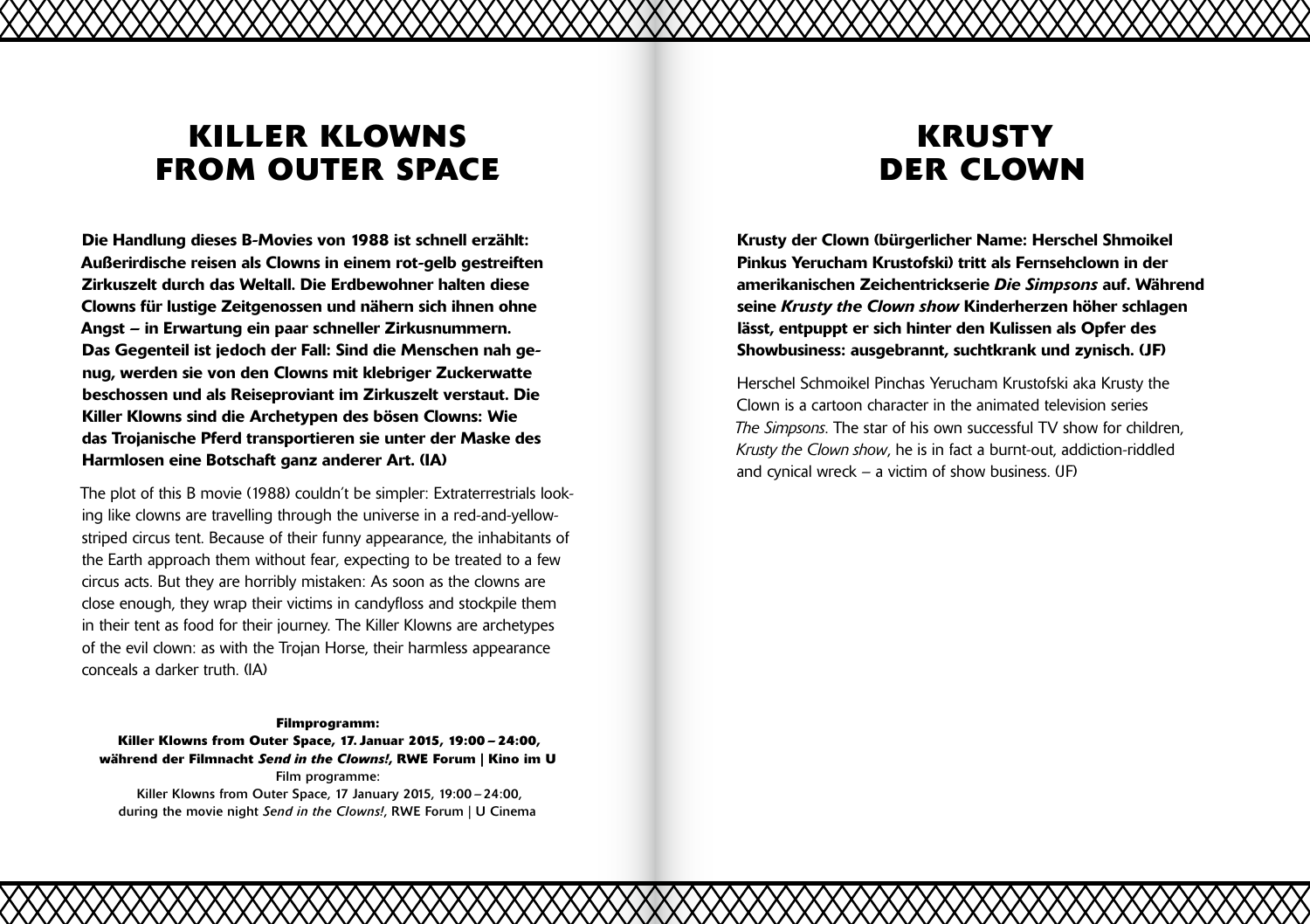## **LAIBACH**

**09**

#### **XY – UNSOLVED**

**Live TV-Interview, 12:58 Min., 1983**  Live TV interview, 12:58 min., 1983

#### **ERÖFFNUNG DES EUROPÄISCHEN KULTURMONATS**

**Live-Fernsehsendung, Videodokumentation, Ausschnitt 22:42 Min., 1997** Live television broadcast, video documentation, extract 22:42 min., 1997

#### **LAIBACH EINKAUF**

**Video, 2:15 Min., 2003**  Video, 2:15 min., 2003

Die 1980 gegründete slowenische Künstler- und Musikgruppe Laibach (NSK) ist das Gegenteil von lustig – vielmehr ist ihr Motto, den Staat (oder auch die Popkultur) ernster zu nehmen, als er sich selbst nimmt. Der slowenische Philosoph Slavoj Žižek hat diese Strategie "Überidentifizierung" genannt. Schon der Name "Laibach" (der deutsche Name von Ljubljana) war 1980 – im noch sozialistischen Jugoslawien – pure Provokation. Die deutsche Sprache war hier untrennbar mit dem "Dritten Reich" verbunden – und das Auftreten der Gruppe unterstrich diesen traumatischen Aspekt noch.

Im Rahmen von *Böse Clowns* werden drei Aktionen der Gruppe gezeigt: Das Video *XY–Unsolved* dokumentiert ein Interview, das der Journalist Jure Pengov 1983 in der Fernsehsendung *TV Tednik* live mit der Gruppe führte. Nach der Sendung erhielt Laibach Auftrittsverbot in Jugoslawien (bis 1987). Zehn Jahre nach dem Ende des Auftrittsverbotes – sieben Jahre nach der Unabhängigkeit Sloweniens 1991 – eröffnete Laibach zusammen mit der Slowenischen Philharmonie den *Europäischen Kulturmonat* (1997). Was zunächst aussah als hätten sich Laibach

kaufen lassen, verwandelte die Gruppe mit einer unangekündigten Rede ihres Chefphilosophen Peter Mlakar in eines ihrer größten und skandalösesten Projekte. Das Video *Laibach Einkauf* schließlich wurde 2003 anlässlich der Veröffentlichung des Albums *WAT* gedreht und zeigt Laibach in Naziuniformen beim Einkauf im neueröffneten City Park Mall Shopping Center in Ljubljana. (IA)

Formed in 1980, the Slovenian artist collective and band Laibach (NSK) is the opposite of funny. Their motto is to take the state (and pop culture, for that matter) more seriously than it takes itself  $-$  a strategy their fellow countryman, philosopher Slavoj Žižek, has termed 'over-identification'. The very name of the group (the German name for Ljubljana) was a provocation in 1980s socialist Yugoslavia: German language was inextricably linked to the Third Reich – a traumatic aspect the band's performances emphasised.

*Evil Clowns* is featuring three actions by the group: The video *XY– Unsolved* documents a live interview with Laibach, conducted in 1983 by the journalist Jure Pengov on the Slovenian TV programme *TV Tednik*, after which the band was banned from performing in Yugoslavia (until 1987). Ten years after this ban – i.e. seven years after the independence of Slovenia in 1991 – Laibach performed together with the Slovenian Philharmonic Orchestra at the opening of the *European Month of Culture* (1997). While it looked as though the band had sold out, they turned this performance into one of their biggest and most scandalous projects thanks to an unannounced speech by their chief philosopher Peter Mlakar. The video *Laibach Einkauf* was shot in 2003 during the release of their album *WAT* and shows the band in Nazi uniforms strolling through the newly opened City Park Mall Shopping Centre in Ljubljana. (IA)

**Vgl. auch** See also **Novi kolektivizem**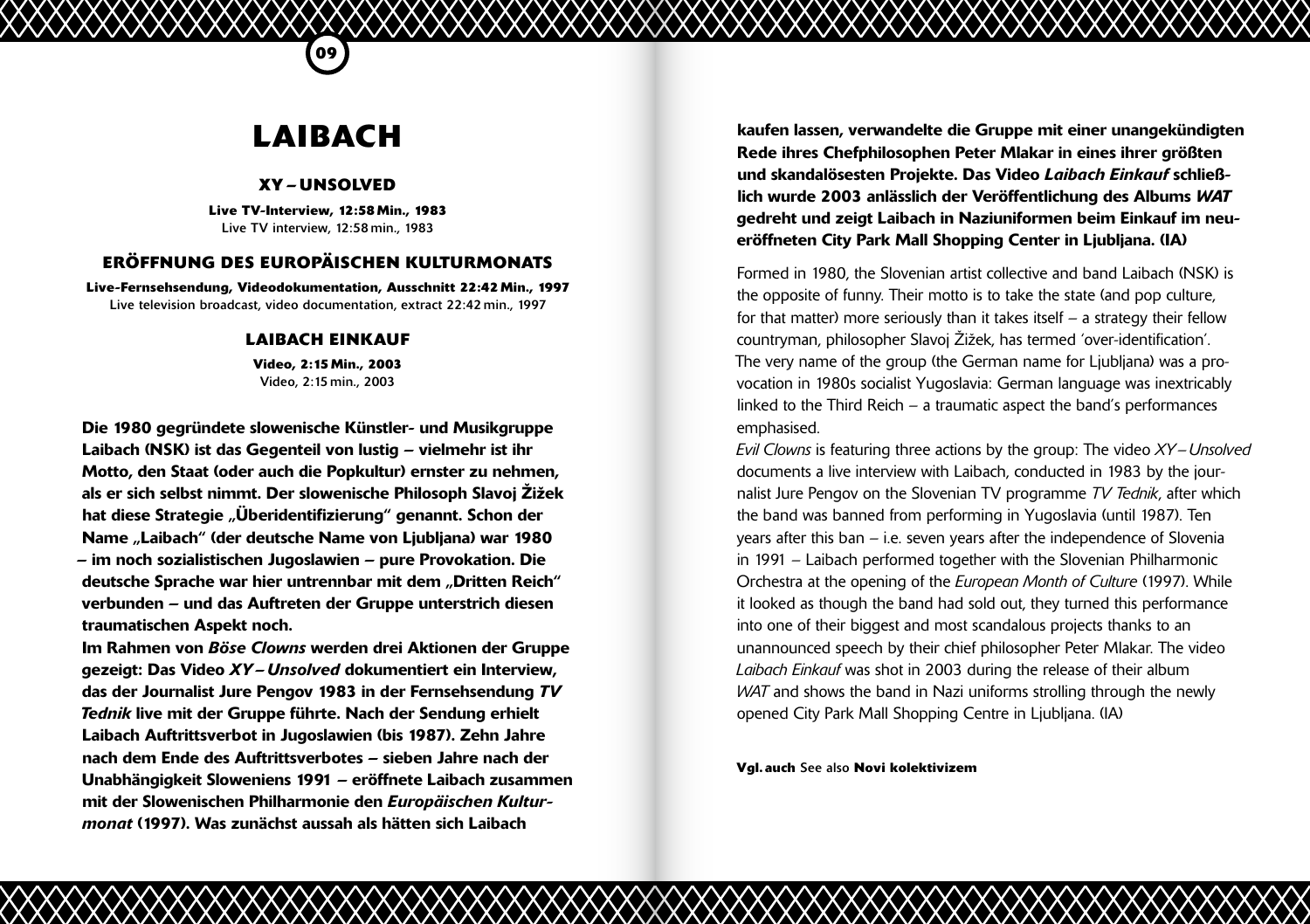## **RENZO MARTENS**

**10**

#### **EPISODE III: ENJOY POVERTY**

**Video, 90:00 Min., OmeU, Transportkisten, 2008**  Video, 90:00 min., French, s/t English, transport cases, 2008

*Episode III: Enjoy Poverty* dokumentiert eine Projektreise des niederländischen Künstlers Renzo Martens in den Kongo. Unter der Prämisse, dass Armut (und nicht etwa Kaffee, Kakao oder Gold) das lukrativste Exportgut des Kongo sei, zieht Martens ein emanzipatorisches Umschulungsprogramm auf: Er ermutigt die von ethnischen Konflikten und ökonomischer Ausbeutung geplagte lokale Bevölkerung, aktiv in die Vermarktung des eigenen Elends einzusteigen, aus dem sonst andere Kapital schlagen. Seine drastische Selbstinszenierung legt die Fragwürdigkeit der eigenen künstlerischen Position ebenso offen wie den Zynismus postkolonialer Entwicklungs- und Bildpolitik. (JF)

*Episode III: Enjoy Poverty* documents a fieldtrip to the Republic of Congo by the Dutch artist Renzo Martens. Starting from the premise that poverty (rather than coffee, cocoa beans or gold) is Congo's most lucrative export commodity, Martens devises a self-empowering retraining programme that encourages the local population, plagued by ethnic conflict and economic exploitation, to start marketing their own misery instead of letting others capitalise on it. By staging himself in a provocatively outrageous way, Martens questions his own position as an artist as much as the cynical underpinnings of postcolonial development and education policies. (JF)

> **Dieser Film startet um 11:00, 12:45, 14:30 und 16:30, Do & Fr zusätzlich um 18:15.** This film starts at 11:00, 12:45, 14:30 and 16:30, on Thu & Fri additionally at 18:15.

## **RONALD MCDONALD**

Inspiriert vom erfolgreichen US-amerikanischen Fernsehclown Bozo trat Ronald McDonald 1963 erstmals in Fernsehspots als Maskottchen für die Burgerkette McDonald's auf. Durch seine Präsenz in der Werbung und in lokalen Filialen sowie seine außerordentliche Beliebtheit bei Kindern wurde er schnell zur bekanntesten Werbefigur weltweit. Erst seit einigen Jahren geht seine Popularität in Umfragen zurück und die Marketingstrategie des Konzerns gerät angesichts steigender Fettleibigkeit bei Kindern zunehmend in die Kritik. (JF)

Inspired by the successful American TV clown Bozo, Ronald McDonald made his first appearance as a mascot of the burger chain McDonald's in a series of TV ads aired in 1963. Thanks to his presence in advertisements and local franchises as well as his popularity with children, he soon became the world's best-known publicity character. It isn't until recently that his popularity in surveys has dropped, in line with mounting public criticism of the company's marketing strategy as obesity in children progresses. (JF)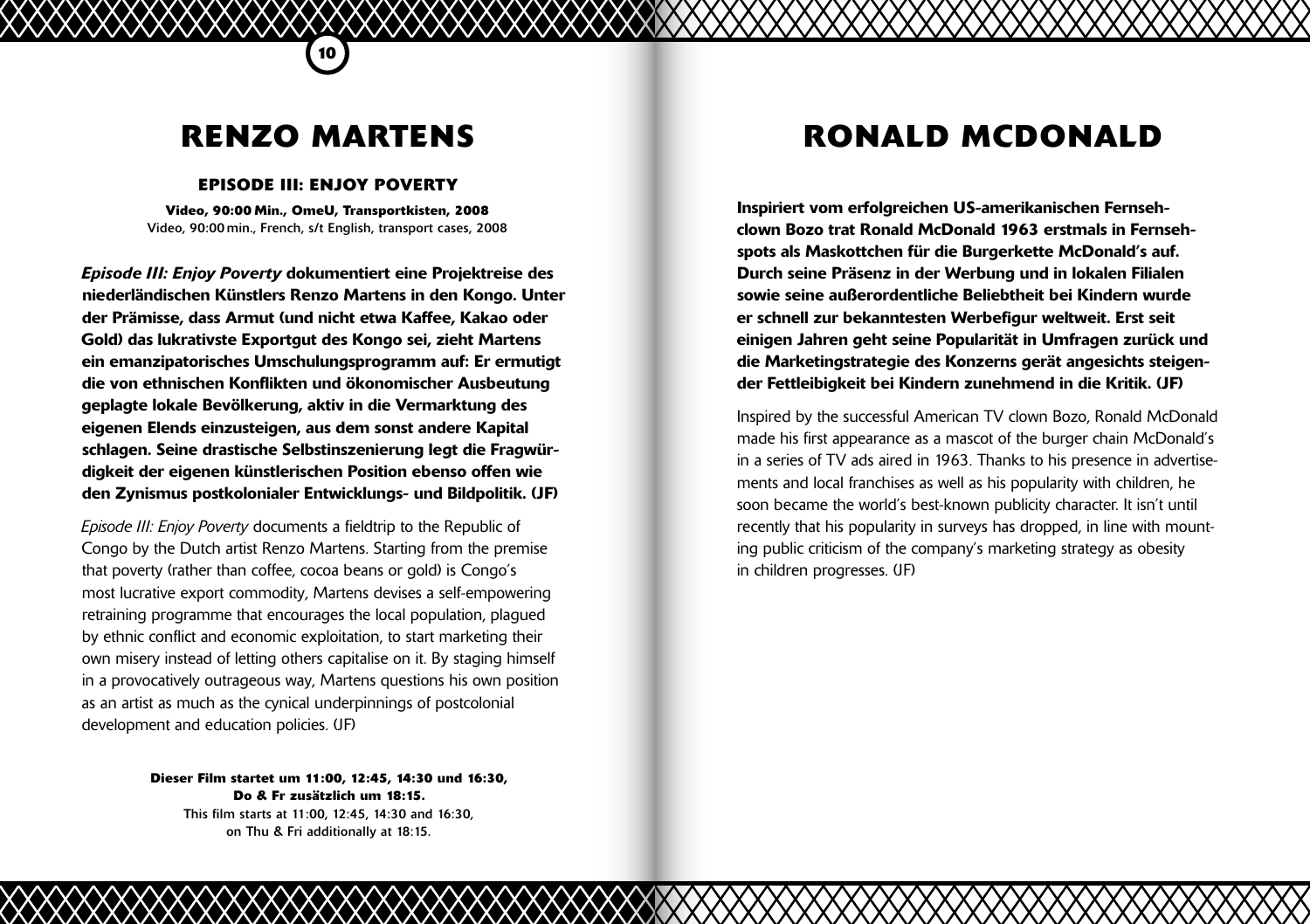## **NORTHAMPTON CLOWN**

Das erste Mal wurde er wohl am Freitag, dem 13. September 2013 gesichtet. Seither tauchte er regelmäßig in Northampton auf: weiß geschminkt, mit roter Nase und rotem Haarkranz, in der Hand ein Bündel Luftballons oder einen Teddybär. Einen Monat lang trieb er sein Unwesen in der zentralenglischen Industriestadt: Er stand an Straßenecken und winkte. Nicht wenige Menschen waren verunsichert, einige gar verängstigt. Der Northampton Clown, der an den Clown Pennywise aus dem Horrorfilm *Es* erinnert, wurde zu einem globalen Medienphänomen. Erst nach einem Monat wurde seine Identität gelüftet: Es war ein 22-jähriger Student. (IA)

The Northampton Clown was first seen on Friday 13 September 2013 and subsequently reappeared at regular intervals across the city. Images showed him wearing white makeup, a red nose and a red fringe of hair, and holding a bunch of balloons or a teddy bear. For more than a month he plied his strange trade in this industrial town in the East Midlands region of England, standing on street corners and waving. Many people were concerned, some even genuinely worried. The Northampton Clown, who bore resemblances to Pennywise in Stephen King's novel *It*, became a global media phenomenon. His identity was eventually revealed, as it appeared that he was a 22-year-old student. (IA)

## **NOVI KOLEKTIVIZEM**

**11**

#### **DAN MLADOSTI**

**Plakat, gerahmt, 72,6 × 102,7 cm, 1987**  Poster, framed, 72.6 ×102.7 cm, 1987

Der Neue Kollektivismus (NK), eine der Hauptgruppen der NSK, entwarf 1987 ein Plakat, das den *Tag der Jugend* – eine politische Massenveranstaltung – bewerben sollte. Eine Jury aus Vertretern der Jugoslawischen Volksarmee und dem Bund der Sozialistischen Jugend zeichnete den Entwurf des NK mit dem ersten Preis aus. Kurz nach der Veröffentlichung stellte sich jedoch heraus, dass das Plakat auf einem Bild des Nazi--Künstlers Richard Klein aus dem Jahr 1936 basierte – der NK hatte nur die politischen Symbole ausgetauscht. Eine größere Peinlichkeit war in einem Staat, der auf einem dezidierten Antifaschismus basierte, undenkbar. Die Behörden erhoben darauf hin gegen die Künstler den Vorwurf der "Verbreitung faschistischer Propaganda". (IA)

In 1987 New Collectivism, one of the main constituents of the artist collective NSK, designed a poster advertising the *Youth Day*, a political mass rally. Their design was awarded first prize by a jury composed of members of the Yugoslav People's Army and the Union of Socialist Youth. Shortly after the publication of the poster it appeared that it was based on an image from 1936 by the Nazi artist Richard Klein – only the political symbols had been exchanged. This caused huge embarrassment in a state whose political doctrine was based on staunch anti-fascism. The authorities subsequently accused the artists of 'spreading fascist propaganda'. (IA)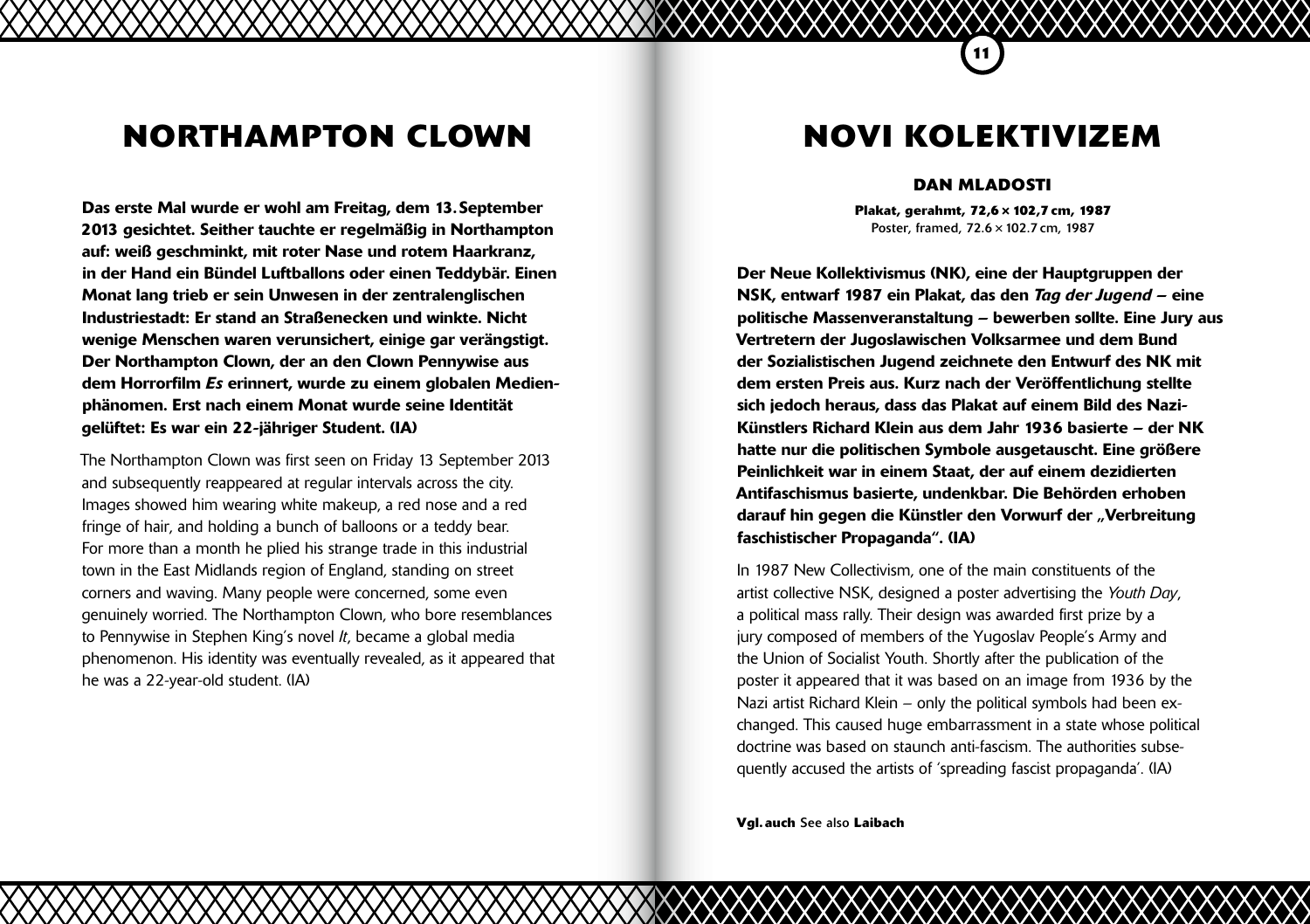## **PENNYWISE**

Der sadistische Clown Pennywise mit seinen bunten Luftballons ist eine der Manifestationsformen des grundbösen Urwesens *Es* in Stephen Kings gleichnamigen Roman, der 1986 veröffentlicht und 1990 verfilmt wurde. Als trügerische Verkörperung des Bösen hat die Figur des Pennywise die zunehmend unheimliche Darstellung des Clowns in der Populärkultur seit den 1980er Jahren entscheidend geprägt. (JF)

Pennywise, a sadistic clown handing out colourful balloons, is one of the manifestations of the primal evil force in Stephen King's novel *It*, published in 1986 and filmed in 1990. A deceitful incarnation of evil, the character of Pennywise has heavily influenced representations of scary clowns in the popular culture of the 1980s and beyond. (JF)

## **DER PLAN**

**12**

#### **GERI REIG**

**Plattencover, Label: Ata Tak, 1980** Record cover, label: Ata Tak, 1980

#### **FETTE JAHRE**

**Plattencover, Label: Ata Tak, 1985**  Record cover, label: Ata Tak, 1985

Der Plan ist eine deutschsprachige elektronische Band, die Anfang 1979 (ursprünglich als "Weltaufstandsplan") in Düsseldorf von Moritz Reichelt alias Moritz R®, Kai Horn und Frank Fenstermacher gegründet wurde. Die Band gilt als einer der Wegbereiter der Neuen Deutschen Welle (NDW). Bereits 1979 sang Der Plan *Gefährliche Clowns stehn' am Straßenrand*. Dieser Song wurde auf dem Debutalbum Geri Reig (1980) veröffentlicht. Mit *Da Vorne Steht 'Ne Ampel* (1980) beschritt die Gruppe musikalisch einen Weg, den sie später als "elektronischen Schlager" bezeichnete. Tatsächlich wurde die Single einer der ersten Hits der NDW. (IA)

Der Plan is a German-speaking electronic band founded by Moritz Reichelt aka Moritz R®, Kai Horn and Frank Fenstermacher in 1979 (originally under the name Weltaufstandsplan, literally 'Plan for Global Upheaval'). It is considered to be one of the precursors of the Neue Deutsche Welle, or New German Wave. As early as 1979 Der Plan sang *'Gefährliche Clowns stehn' am Straßenrand'* (Dangerous clowns are standing by the side of the road) in a song released on their debut album *Geri Reig* (1980). With *Da vorne steht 'ne Ampel* (There's a traffic light over there), the band took a musical turn which it later termed 'electronic pop'. This single effectively became one of the first German New Wave hits. (IA)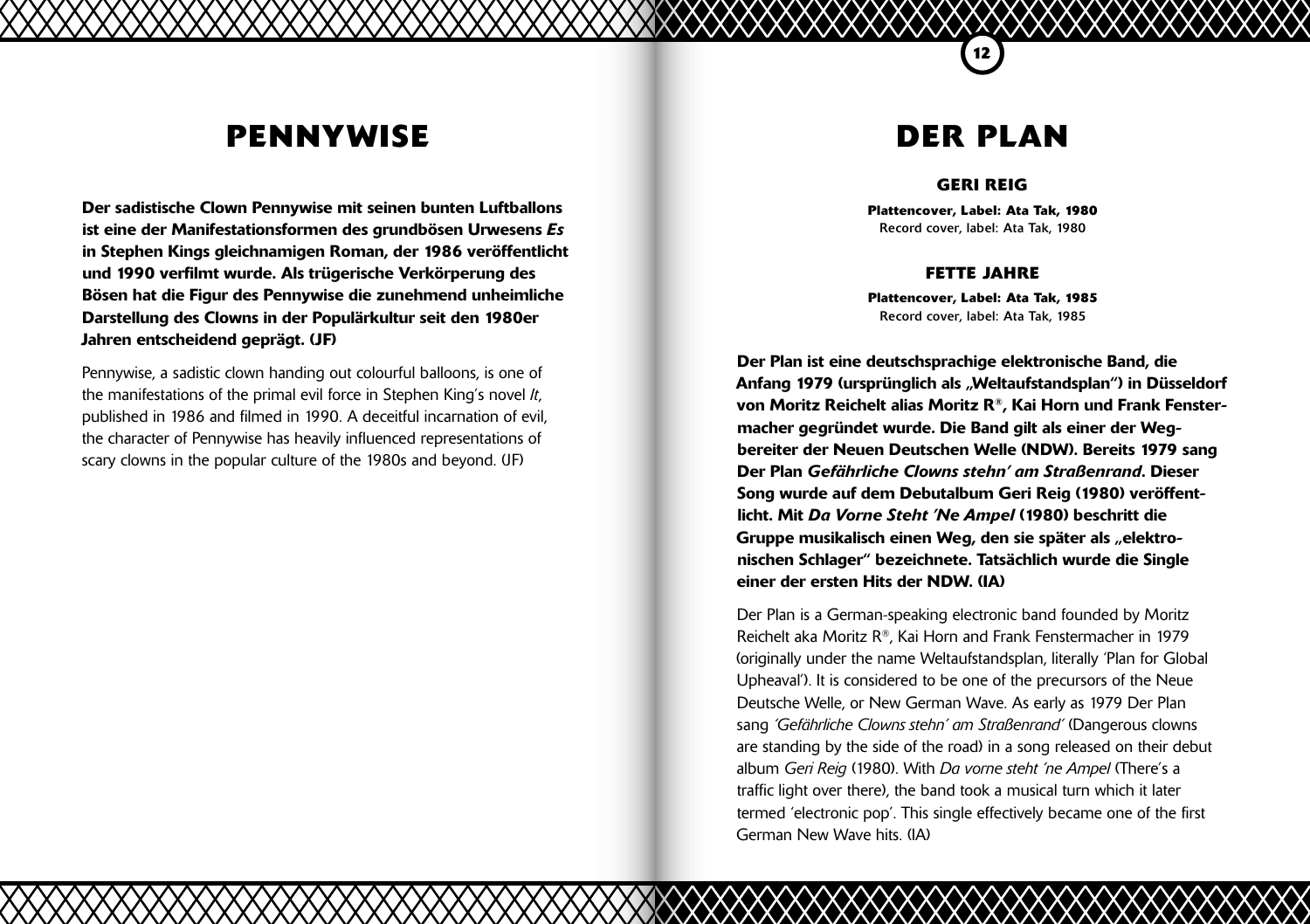## **POGO DER CLOWN**

John Wayne Gacy (1942–1994) war ein US-amerikanischer Serienmörder, der für die Vergewaltigung und Tötung von 33 Jungen und jungen Männern in den Jahren 1972 bis 1978 verurteilt wurde. Bekannt wurde er als Killer-Clown, weil er in einem selbstgenähten Clownkostüm Straßenfeste zu besuchen pflegte, um als Pogo der Clown Kinder zu unterhalten. Er erhielt die längste Strafe, die jemals über einen Serienmörder verhängt wurde: 21 mal lebenslänglich und 12 mal die Todesstrafe. Er wurde 1994 im Stateville Correctional Center hingerichtet. (IA)

John Wayne Gacy (1942–1994) was an American serial killer who was convicted of the sexual assault and murder of 33 boys and young men between 1972 and 1978. He became known as the Killer Clown because he attended street parties dressed in a clown costume of his own making and entertained children as Pogo the Clown. Gacy, who received the longest sentence ever handed down to a serial murder (21 natural life sentences and 12 death penalty verdicts) was executed at the Stateville Correctional Center in Joliet in 1994. (IA)

## **ABNER PREIS**

**13**

#### **THE VILLAGE'S BIGGEST LOSER**

**Dreikanal-Videoinstallation, Requisiten, 2014** Three-channel video installation, props, 2014 **Produziert mit Unterstützung des HMKV und BürgerInnen des Ruhrgebiets**  Produced with the support of HMKV and citizens from the Ruhr

Die im Rahmen von *Böse Clowns* produzierte Videoinstallation ist eine Adaption der Kurzgeschichte *The Lottery* (1948) der amerikanischen Schriftstellerin Shirley Jackson. Der Hauptgewinn der alljährlich im Dorf stattfindenden Lotterie ist nicht etwa ein großer Geldbetrag sondern eine *öffentliche Steinigung*. Abner Preis versieht die Geschichte jedoch mit einem Happy End. Alle Dorfbewohner sind in seiner Version in Clownskostüme gekleidet. Preis hinterfragt mit *The Village's Biggest Loser* die Traditionen, denen wir unhinterfragt folgen. Das Happy End ist kein wirklicher Trost. (IA)

Abner Preis's specially produced video installation is an adaptation of the short story *The Lottery* (1948) by the American writer Shirley Jackson. The plot revolves around a yearly village lottery, in which the main prize is not a big lump of money but a public *execution by stoning*. In Preis's version, which questions commonly accepted traditions, all the villagers are wearing clown costumes. And although the artist has given the story a happy end, it offers little consolation. (IA)

> **Eintritt nur mit Clownskostüm!** To enter the installation, put on a clown costume!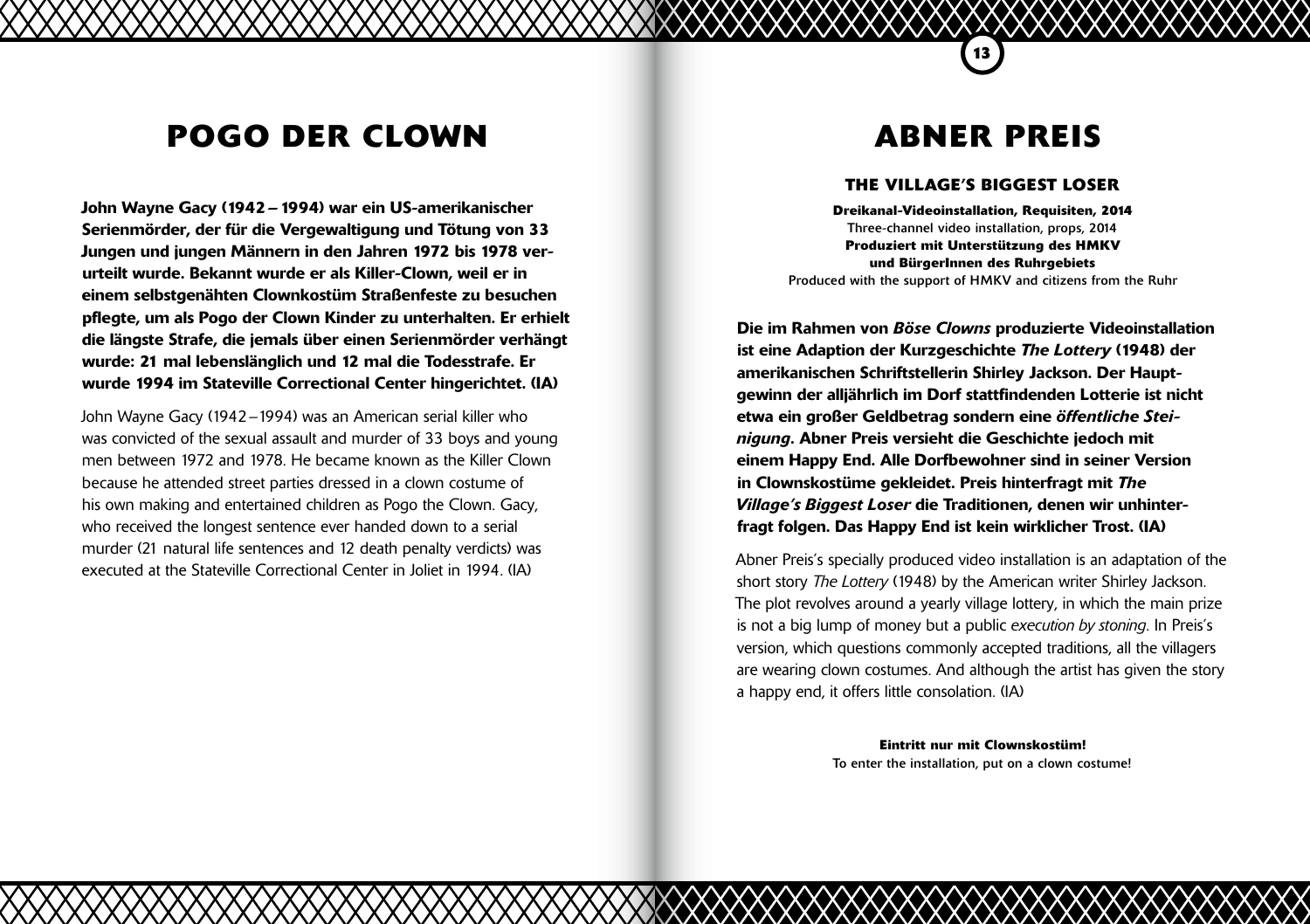## **PUSSY RIOT**

**14**

#### **PUNK PRAYER (PUNK GEBET)**

**Video, 1:52 Min., 2012**  Video, 1:52 min., 2012

Am 21.Februar 2012 inszenierte das feministische, regierungsund kirchenkritische Punkrock-Kollektiv Pussy Riot (engl. "Muschi-Krawall"), maskiert mit ihrem Markenzeichen, den grell-bunten Sturmhauben, einen umstrittenen, nur 41-sekündigen Auftritt in der Christ-Erlöser-Kathedrale in Moskau. Sie riefen unter anderem "Schwarze Kutten, goldene Epauletten" und "Mutter Gottes, Jungfrau, verjage Putin". Drei Mitglieder von Pussy Riot wurden bald darauf verhaftet, wegen grober Verletzung der öffentlichen Ordnung ("Rowdytum") angeklagt und zu jeweils zwei Jahren Freiheitsentzug verurteilt. (IA)

On 21 February 2012 the feminist protest group Pussy Riot, donning their trademark garish balaclavas, staged a short but controversial performance in Moscow's Cathedral of Christ the Saviour. Among other slogans during this 41-second stint they shouted 'black robes, golden epaulettes' and 'Mother of God, Virgin, chase Putin'. Three members of the group were arrested a short while later; charged with hooliganism, they were sentenced to two years' imprisonment each. (IA)

## **THE RESIDENTS**

Die Residents sind eine 1969 gegründete amerikanische Avantgarde-Band aus San Francisco, deren Markenzeichen die markanten Verkleidungen und die bizarre Verwendung von Fremdkompositionen sind. Bei ihren Live-Konzerten tritt die vierköpfige Gruppe stets maskiert auf (meist mit Frack, Zylinder und typischer Augapfel-förmige Kopfmaske). Neben der Veröffentlichung von über 40 (Konzept-)Alben zählen die Residents zu den Pionieren des Video-Clip-Formats. Mit ihrer CD-ROM *Freak Show* (1994) und dem Abenteuerspiel *Bad Day on the Midway* (1995) waren sie ihrer Zeit voraus. (IA)

The Residents are an avant-garde band from San Francisco. Formed in 1969, they are known for their flashy costumes and deconstruction of pop music tunes. During their live concerts the four-man band always perform in disguise, with tuxedos, top hats and eyeball helmets as their trademark accessories. Besides publishing more than 40 (concept) albums, The Residents count among the pioneers of the video clip. Similarly, their CD-ROM *Freak Show* (1994) and their adventure game *Bad Day on the Midway* (1995) are well ahead of their time. (IA)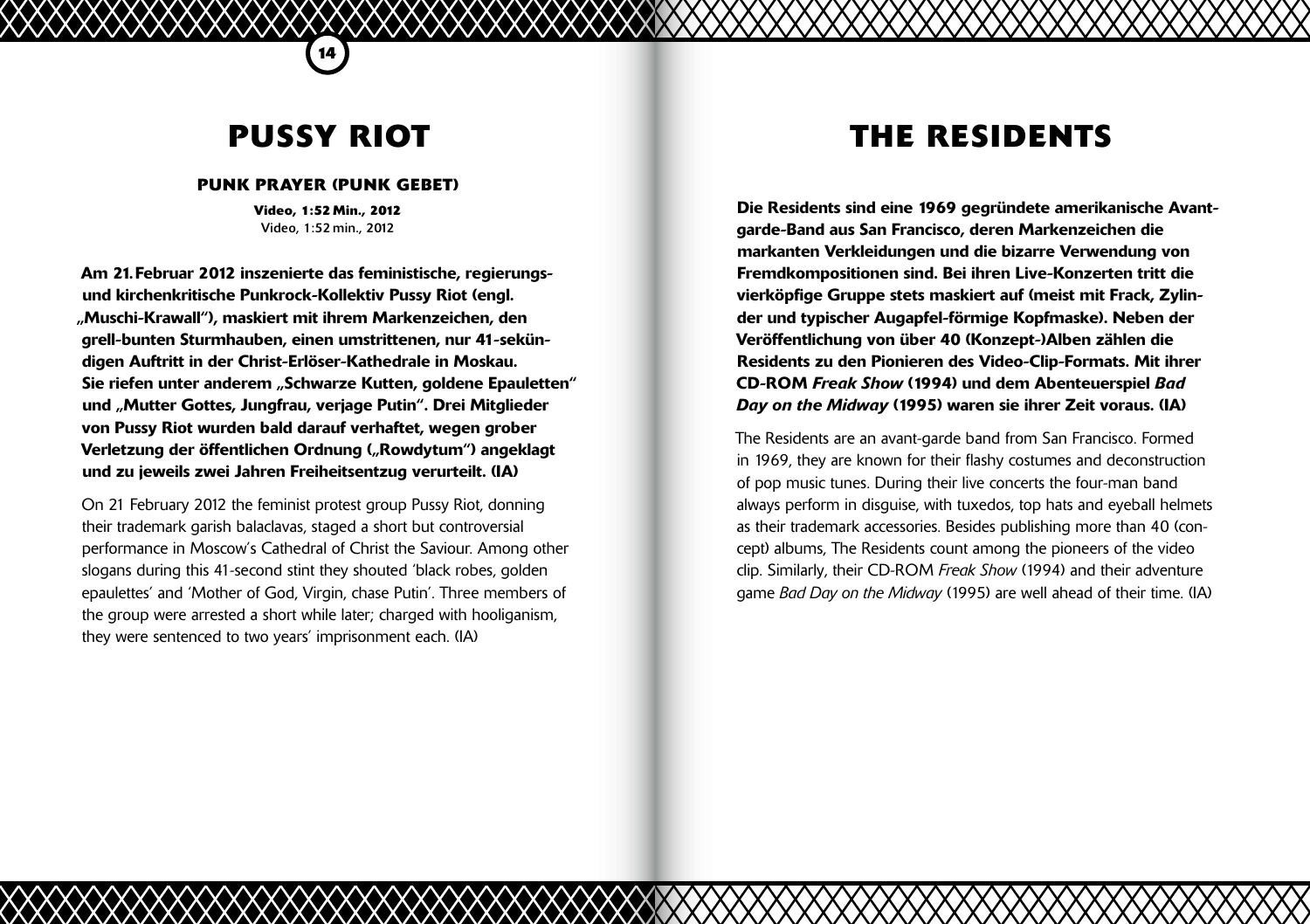## **ROEE ROSEN**

**15 16**

#### **HILARIOUS**

**Video, 21:00 Min., 2010**  Video, 21:00 min., 2010

*Hilarious* zeigt den Auftritt einer jungen Stand-up-Comedienne, inszeniert im Setting einer Late-Night-Show. Doch etwas stimmt nicht mit ihrer Performance, mit dem, was da vorgetragen wird – während die Komikerin exaltiert mit ihren Segelohren wackelt, bleibt dem pikierten Studiopublikum zunehmend das Lachen im Halse stecken. Der israelische Videokünstler Roee Rosen stellt in seiner Arbeit die Prinzipien der Comedy ebenso auf den Kopf wie die Skyline im Studiohintergrund: Wo Humor sonst einen Schutzraum bietet, um an Tabus und Traumata einer Gesellschaft zu rühren, wird der Zuschauer hier schonungslos mit dem Scheitern dieses Mechanismus konfrontiert. (JF)

*Hilarious* shows the performance of a young stand-up comedienne in the setting of a late-night TV show. Something about her act feels wrong, and although she frantically wiggles her ears in excitement, the audience in the studio soon stops laughing when they realise what she is saying. This work by the Israeli video artist Roee Rosen subverts the principles of comedy – as mirrored in the upside-down skyline acting as a studio backdrop. While humour frequently offers a space of freedom to denounce the taboos and traumatisms of society, spectators here are brutally confronted with the failure of this mechanism. (JF)

## **AURA ROSENBERG**

#### **MIKE KELLEY / CARMEN ROSENBERG-MILLER**

**Lambda-Print, gerahmt, 129,6 × 108,2 cm, 1996** Lambda print, framed, 129.6 ×108.2 cm, 1996

Für die Serie *Who Am I?, What Am I?, Where Am I?* lud Aura Rosenberg andere KünstlerInnen ein, ein Kinderportrait für sie zu inszenieren. Das Bild ihrer Tochter Carmen entstand in Zusammenarbeit mit Mike Kelley, der das Mädchen mit dicker Schminke und einem übergroßen Abendkleid in die Karikatur einer feinen Dame verwandelte. Doch Carmen blickt dem Betrachter verschreckt und verloren aus ihrer schrillen Verkleidung entgegen. Sichtlich irritiert, sich in dieser fremden Hülle wiederzufinden, zeigt Carmen, wie leicht sich die kindliche Freude an Maskeraden und Verkleidung in ihr Gegenteil verkehrt. (JF)

For her series *Who Am I?, What Am I?, Where Am I?*, Aura Rosenberg invited other artists to stage children's portraits for her. This photograph of her daughter Carmen was made in collaboration with Mike Kelley, who transformed the little girl into a caricature of an aristocratic lady thanks to a thick layer of make-up and an oversized evening dress. But Carmen looks at spectators with scared eyes, as though lost in her garish disguise. The picture of Carmen, who is visibly annoyed to be put in this strange outfit, shows how quickly a child's harmless play with masks and disguises can turn into anguish. (JF)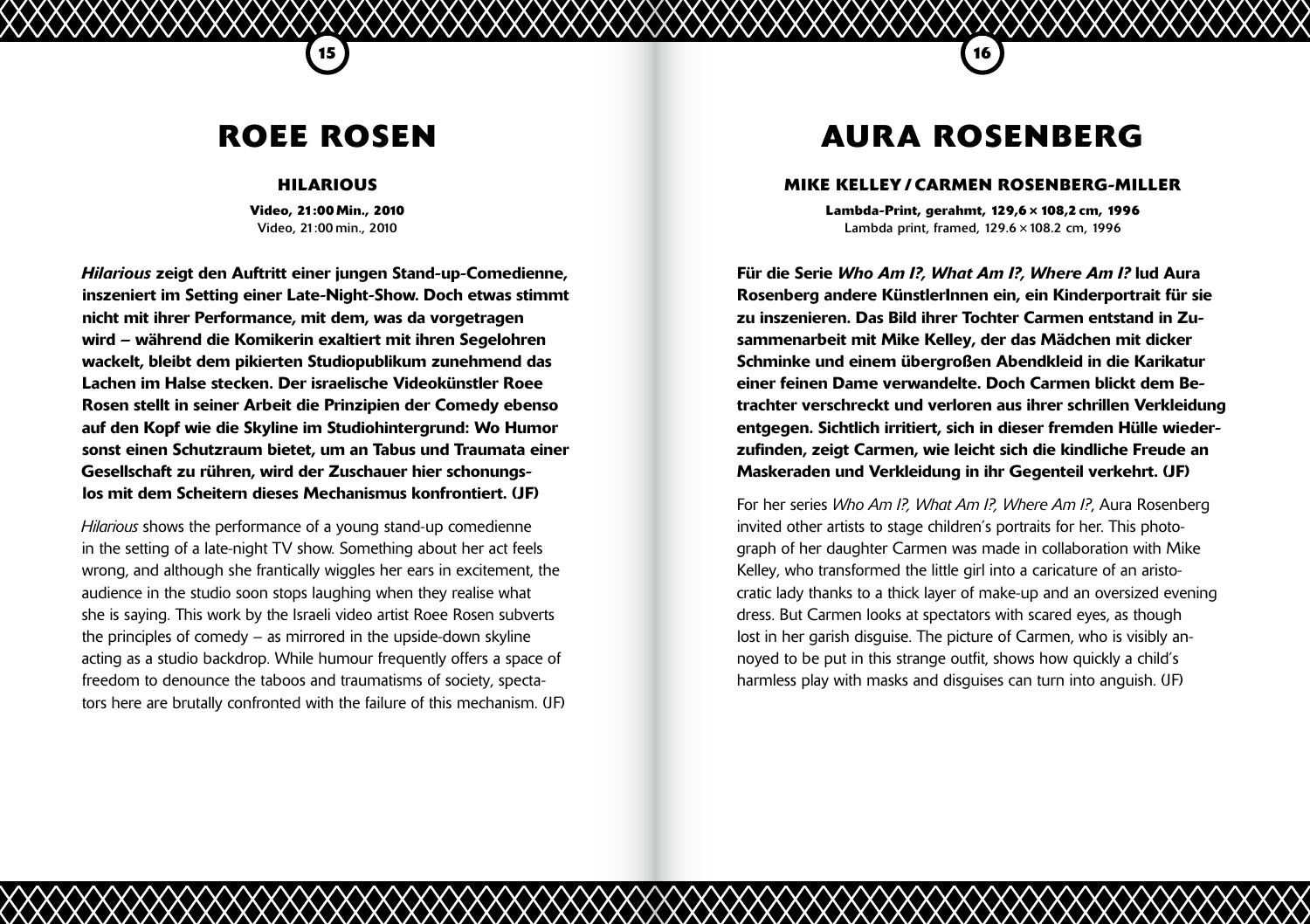## **CHRISTOPH SCHLINGENSIEF**

**17 18**

#### **U 3000**

**Fernsehsendung, 8-teilig, jeweils 45:00 Min., 2000 – 2001** TV series, eight parts, each 45:00 min., 2000 –2001 **Mit freundlicher Genehmigung von** With kind permission by **avanti media**

*U 3000*, eine achtteilige Serie des 2010 verstorbenen Künstlers Christoph Schlingensief, wurde im November 2000 erstmals auf dem Musiksender MTV ausgestrahlt. In einer Berliner U-Bahn treffen gealterte Showgrößen und B-Prominente, Freunde des Künstlers und die behinderten Darsteller seines Ensembles, als Wettkandidaten geladene Sozialhilfeempfänger und reguläre Fahrgäste aufeinander. In der selbstgewählten Hauptrolle als Spielleiter, Beichtvater und rasender Laienprediger verschmilzt Schlingensief Versatzstücke aus Talk-, Spiel- und Werbeshows zu einem unerträglichen Konzentrat des allgegenwärtigen Medienwahnsinns. (JF)

*U 3000* was the title of an eight-part TV series created and hosted by the late Christoph Schlingensief, which first aired in November 2000 on MTV. In a Berlin subway carriage, ageing entertainers, B-list celebrities, the artists' friends and disabled actors from his theatre ensemble compete against welfare recipients and regular travellers who have been invited as contestants. In his self-styled role as game master, confessor and frantic lay preacher, Schlingensief pastiches elements from talk shows, game shows and commercial TV programmes, which he combines into an unbearable concentrate of daily media madness. (JF)

## **CINDY SHERMAN**

#### **UNTITLED #422**

**C-Print, gerahmt, 125 × 140 cm, 2004** C-Print, framed, 125 × 140 cm, 2004 **Courtesy of Privatsammlung Deutschland c/o Sprüth Magers Berlin London**

Mit blauem Kostüm, gelber Zottelperücke und roter Nase sitzt Cindy Shermans Clown vor einer aureolenhaften Farbkomposition. Doch die fröhliche Aufmachung trügt – in den runden Knopfaugen scheint Melancholie zu schimmern, und das aufgeschminkte breite Grinsen verdeckt mehr schlecht als recht die nach unten geneigten Mundwinkel, ein verkniffenes Kinn und tief ins Gesicht gegrabene Furchen. *Untitled #422* ist Teil einer 20-teiligen Serie konzeptueller Selbstportraits, in denen Sherman die Ambivalenz der Clownsmaske ergründet und – erstmals mithilfe digitaler Bildbearbeitung – ihr Faible für abgründige Maskeraden auf die Spitze treibt. (JF)

Wearing a blue dress, a ragged wig and a red nose, Cindy Sherman's clown sits in front of a brightly coloured background forming a halo around his head. The cheerful make-up belies the melancholy that speaks through the clown's eyes, and the broad painted grin can hardly conceal the drooping corners of his mouth, the pinched lips and the deep wrinkles across his face. *Untitled #422* is part of a series of 20 conceptual self-portraits in which Sherman explores the ambivalence of the clown mask and, for the first time using digital image processing, takes her penchant for ambiguous masquerades to extremes. (JF)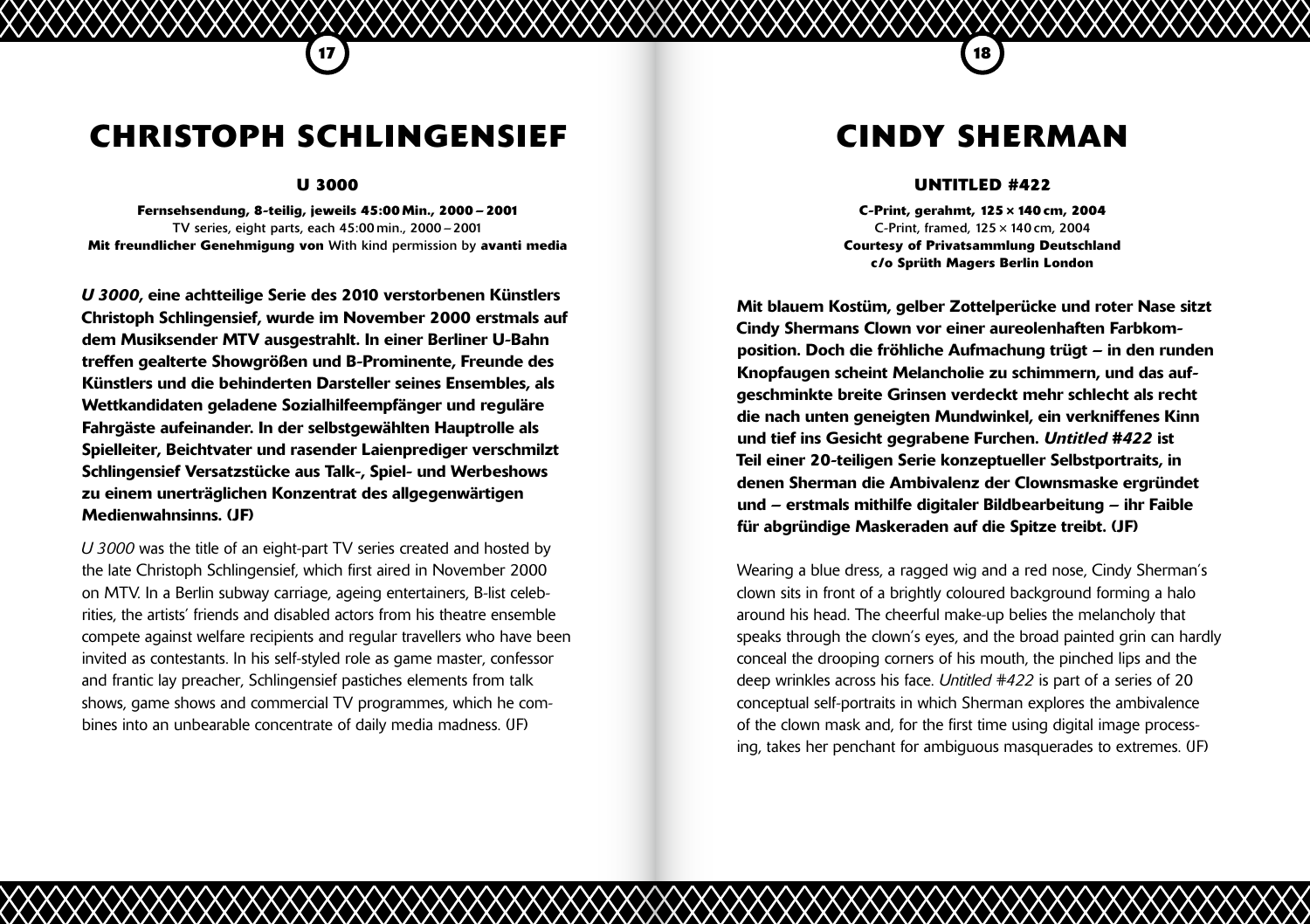## **SUPER A AKA EVIL KNIEVEL**

XXXXXXXXX

**19 20**

#### **BAD JOKE (WHITE LIES)**

**Live-Performance am 26. September 2014; Videodokumentation, 7:30 Min., 2007**  Live performance on 26 September 2014; video documentation, 7:30 min., 2007

Super A, Alter Ego des amerikanischen Stuntman Evil Knievel und Theologe und Agitator des Cargos Cults, erzählt in *Bad Joke (White Lies)* mit piepsiger Helium-Stimme die schlechtesten Witze der Welt – ein körperlich quälendes Erlebnis für Akteur und Publikum. Der Konsum rassischer Stereotypen wird hier zum Problem des Betrachters. Dabei verbindet die Arbeit zwei unterschiedliche kulturelle Praxen: Den Cargo--Kult, eine politische Aktionsform der Einwohner Melanesiens, und das Blackface, das besonders in den USA eine lange Tradition hat und unter anderem in der Figur der Mickey Mouse bis heute in der Populärkultur verankert ist. (JK/JF)

In *Bad Joke (White Lies)* Super A, alter ego of the American stuntman Evil Knievel, theologist and agitator of the Cargo Cult, tells the world's worst jokes in a squeaky helium voice – a physically painful experience for the actor and the spectators. The consumption of racist stereotypes here becomes the spectator's problem. This work combines two different cultural practices: the Cargo Cult, a political form of action practiced by the inhabitants of Melanasia, and Blackface, which has a long tradition in popular culture, mainly in the USA, as witness for instance the Mickey Mouse character. (JK/JF)

## **JEFFREY VALLANCE**

#### **WILDMAN FAMILY TREE**

**Tusche auf Papier, 50,8 × 76,2 cm (ungerahmt), 2008** Ink on paper,  $50.8 \times 76.2$  cm (unframed), 2008

Was haben Weihnachtsmann und Nikolaus mit Clowns zu tun? Nun, sehr viel, wie Jeffrey Vallance in seinem Familienstammbaum des Weihnachtsmanns zeigt ("Santa Claus Family Tree"). Beide gehen – wie auch das Rentier, der Teufel, Al Jolson, Zauberer, Elfen und die Schneekönigin auf den gemeinsamen Stamm des "Wilden Mannes" zurück. Dieser hat sich in "Wassergeister", "Wintermann", "Tricksters" und "Schamanen" aufgespalten. Doch damit nicht genug: Der Künstler hat (in einer anderen Arbeit) selbst in den Falten des Turiner Grabtuches – das angeblich den Abdruck von Jesus zeigt – Abbildungen der düsteren Spaßmacher entdeckt (*Clowns of Turin*). (IA)

What do Father Christmas and Santa Claus have in common with clowns? According to Jeffrey Vallance's *Wildman Family Tree*, they share a common ancestor called Wildman – as do the reindeer, the devil, Al Jolson, sorcerers, elves and the Snow Queen. On Vallance's chart, the primeval Wildman split into 'water spirits', 'Winterman', 'tricksters' and 'shamans'. And if further proof were needed, in another work the artist even detected the marks of evil clowns in the folds of the Shroud of Turin (*Clowns of Turin*). (IA)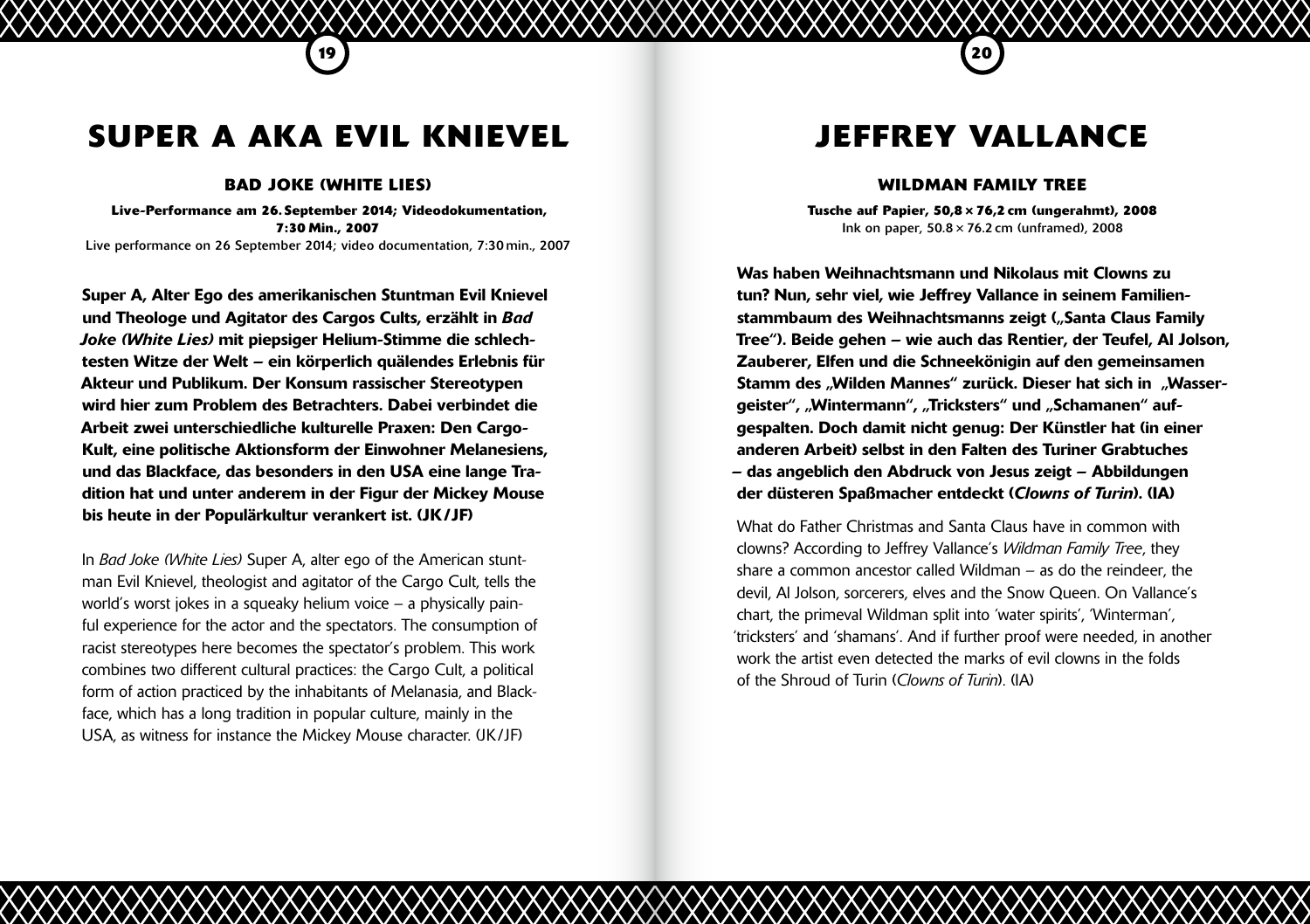## **THE YES MEN**

**21**

#### **DOW CHEMICAL**

**Video, 4:36 Min., 2004**  Video, 4:36 min., 2004

Die Yes Men 'korrigieren' die Identität von Unternehmen. 2002 stellten sie eine täuschend echt aussehende Website ins Netz, auf der Dow Chemical erklärte, dass die Opfer des verheerenden Chemie-Unfalls von Bhopal (1984) nicht entschädigt werden könnten, da sie keine Aktionäre gewesen seien. 2004 lud die BBC über diese Website einen der Yes Men zu einem Live-Fernsehinterview ein – im Glauben, es sei ein Vertreter von Dow Chemical. Während der Sendung erklärte ein gewisser "Jude Finisterra", dass Dow Chemical sich anlässlich des 20-jährigen Jahrestags des Unglücks entschlossen hätte, alle Opfer zu entschädigen. Der Wert der Aktie ging rapide in den Keller. Das Unternehmen dementierte erst, nachdem die Nachricht eine Stunde auf BBC und CNN zirkuliert war. (IA)

The Yes Men "fix" the identity of global corporations. In 2002 they launched a fake website on which Dow Chemical declared that the victims of the 1984 Bhopal chemical disaster could not be compensated because they were not shareholders of the company. In 2004, on the twentieth anniversary of the disaster, one Jude Finisterra (The Yes Men's Andy Bichlbaum) appeared on BBC World as a spokesman for Dow Chemical and explained that all victims would be compensated. Although the company issued a denial shortly after the news were out, its share prices fell sharply. (IA)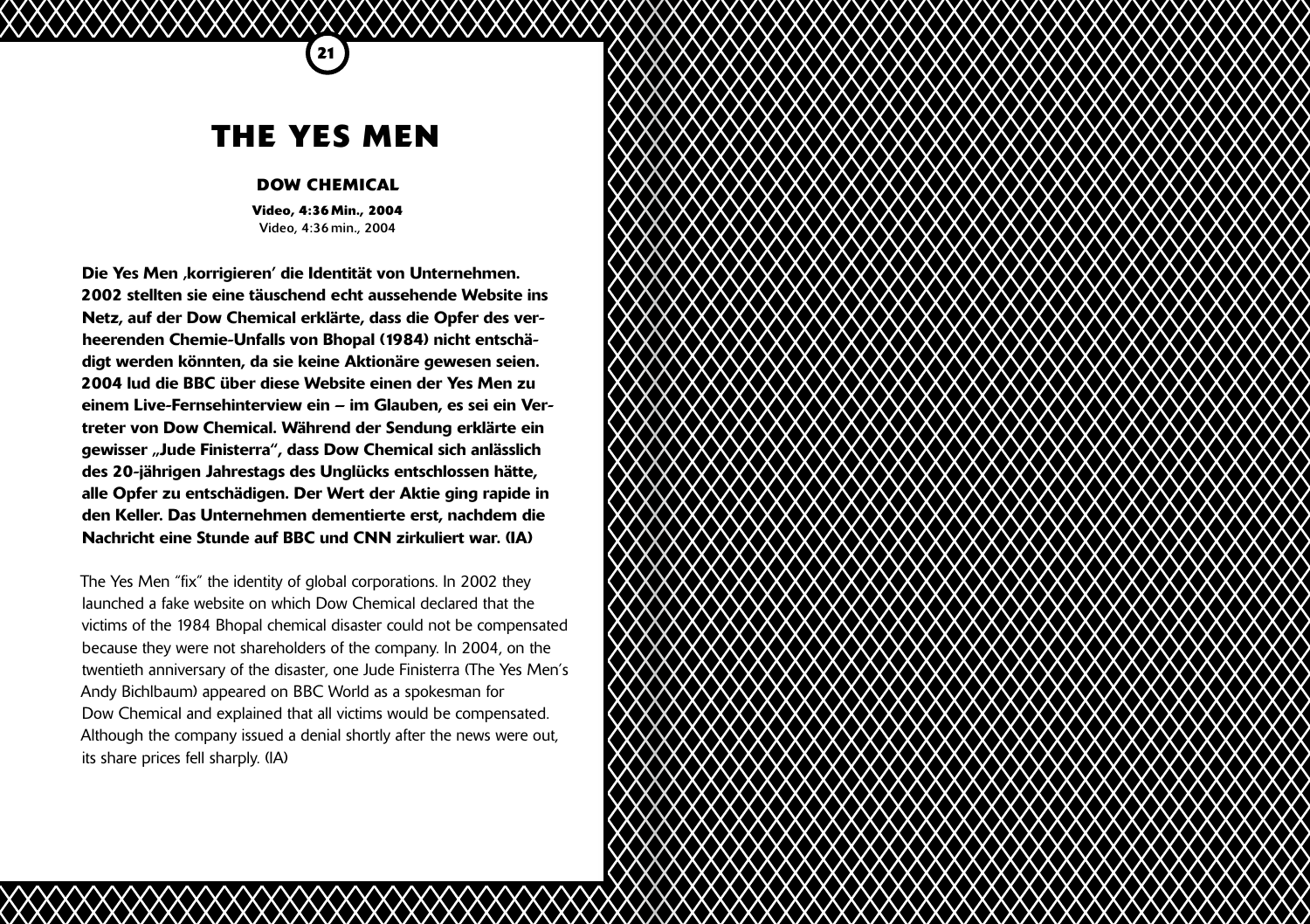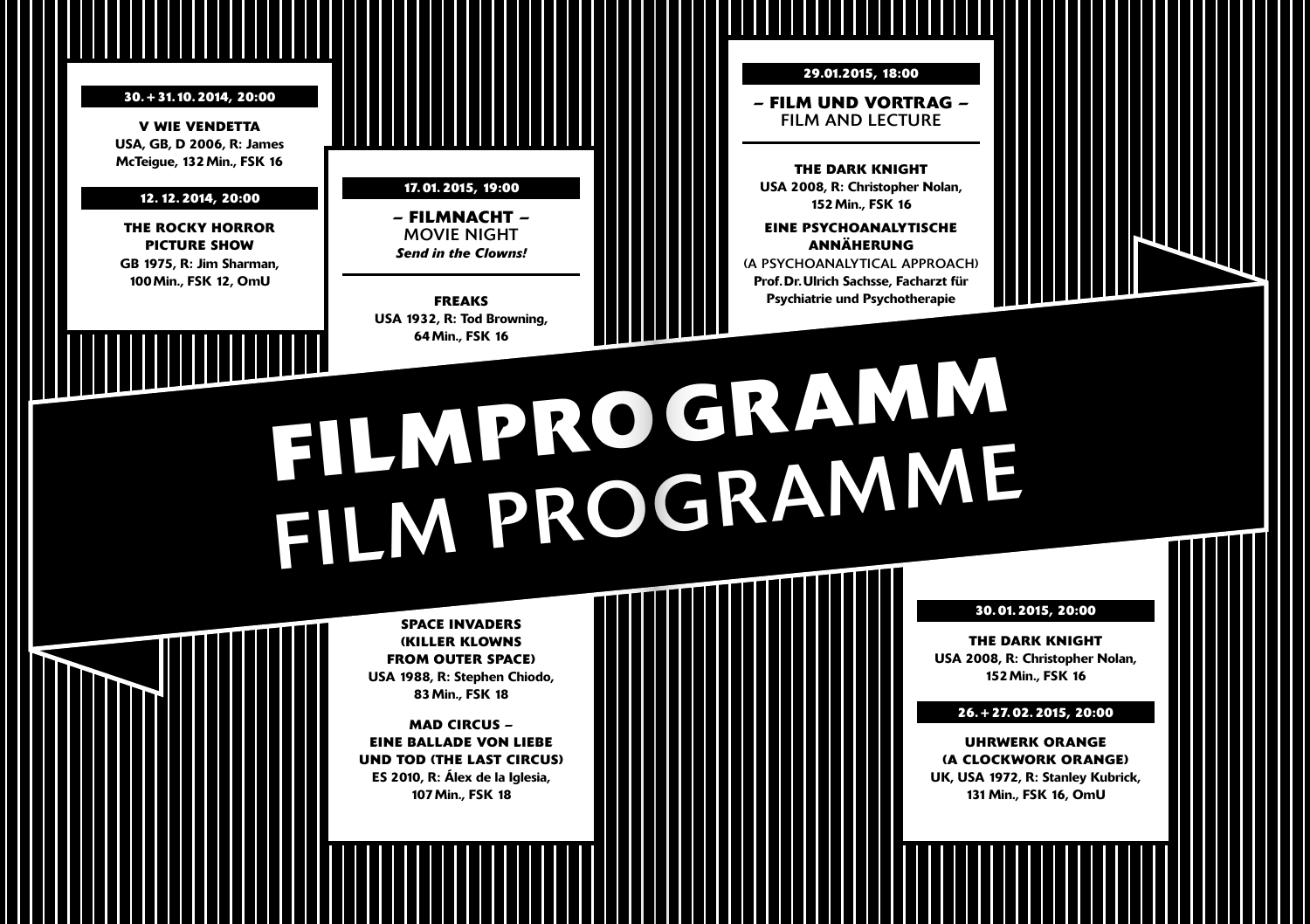#### **12. 12. 2014, 20:00**

#### **30. + 31.10. 2014, 20:00**

### **V WIE VENDETTA**

**USA, GB, D 2006, R: James McTeigue, 132 Min., FSK 16 RWE Forum I Kino im U**

Im faschistischen England der nahen Zukunft treibt ein Rächer sein Unwesen. Er hinterlässt als Visitenkarte ein , V', schlägt im Dunkeln zu und trägt die Maske von Guy Fawkes, der 1605 für ein versuchtes Attentat auf den englischen König hingerichtet wurde. Am Jahrestag des Attentats plant V einen symbolträchtigen Anschlag, um die Bevölkerung in den Kampf gegen das faschistische Regime zu führen. *V wie Vendetta* ist die Verfilmung der gleichnamigen Graphic Novel von Alan Moore; Hugo Weaving spielt den düsteren Freiheitskämpfer mit der ewig grinsenden Maske als Symbol für Widerstand und Revolution – eine Maske, die ihm sowohl eine komische als auch unheimliche Aura verleiht.

An avenger haunts a dystopian, repressive Great Britain. Operating under cover of the night, he signs his actions with a 'V' and wears a Guy Fawkes mask, in honour of the English conspirator who was executed in 1605 after plotting to murder the King James I. On the anniversary of Fawkes's assassination attempt, V plans a highly symbolic attack to encourage the population to fight the fascist regime. In *V for Vendetta*, which is based on the graphic novel of the same name by Alan Moore, Hugo Weaving plays the dark freedom fighter whose eternally grinning mask – a symbol of resistance and revolution – lends him a both comical and uncanny air.

## **THE ROCKY HORROR PICTURE SHOW**

**GB 1975, R: Jim Sharman, 100 Min., FSK 12, OmU RWE Forum I Kino im U**

Das frisch verlobte Paar Brad und Janet sucht in einer stürmischen Nacht Zuflucht in einem abgelegenen Schloss. Dabei platzen sie mitten in ein mysteriöses Experiment. Der Hausherr und Transvestit Dr.Frank N.Furter hat in seinem Bestreben, den perfekten Menschen zu schaffen, den muskelbepackten Rocky Horror zum Leben erweckt. Eine aufregende Nacht voll von leidenschaftlichen Verführungen und unheimlichen Begegnungen beginnt… Ein unbeschwert kitschiges Rockmusical aus den siebziger Jahren, in dem die Hauptrollen ausnahmelos verrückte, überzeichnete, beinahe clowneske Figuren darstellen.

When newlyweds Brad and Janet are looking to shelter from a storm in a remote castle, they burst in on a mysterious experiment. In trying to create the perfect man, the landlord, transvestite Dr. Frank N. Furter, has given life to Rocky Horror, a blond and brawny stud. A night full of excitement, debauchery and creepy encounters begins. . . This unashamedly camp rock musical from the 1970s is populated by mad, eccentric and clownish characters.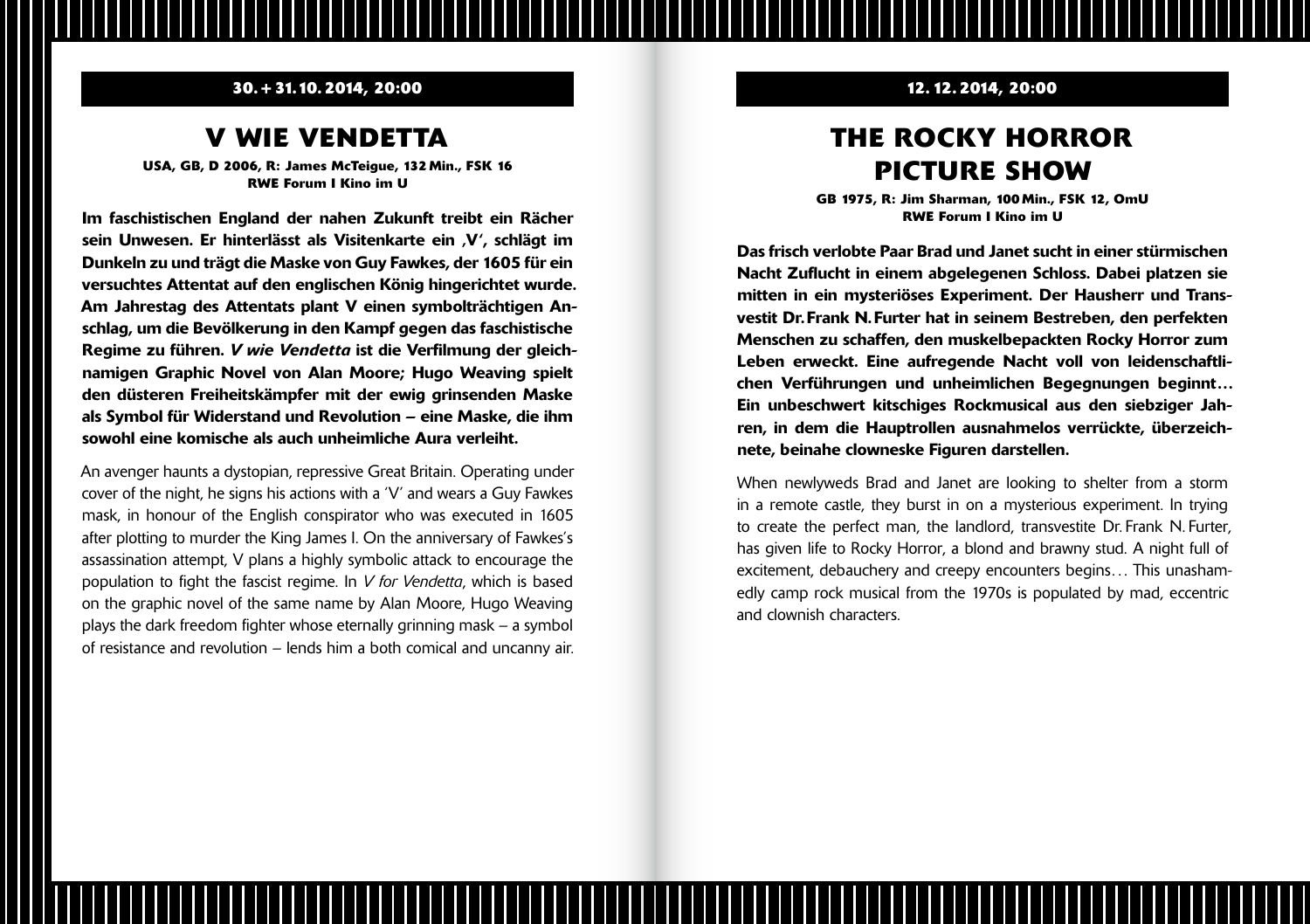#### **17. 01. 2014, 19:00 – 24:00**

### **– FILMNACHT –**  MOVIE NIGHT *Send in the Clowns!*

**FSK ab 18, RWE Forum I Kino im U**

Bunt maskierte Mörder, sadistische Schausteller und todbringende Zuckerwatte – unsere Filmnacht im Rahmen der Ausstellung *Böse Clowns* ist nichts für zarte Gemüter. Wir zeigen drei Filme aus unterschiedlichsten Zeiten und Genres, in denen das Zirkusparkett zur bitterbösen Metapher unserer Gesellschaft wird.

Assassins hiding behind garish masks, sadistic performers and deadly candyfloss: Our Film Night organised as part of the exhibition *Evil Clowns* is not for the fainthearted! We will be screening three films from different eras and genres in which the circus ring becomes a ferocious allegory of society.



### **FREAKS**

#### **USA 1932, R: Tod Browning, 64 Min., FSK 16**

Der kleinwüchsige Hans, der mit einer Freakshow im Ensemble eines Wanderzirkus reist, verliebt sich in die schöne Trapezkünstlerin Cleopatra. Diese verachtet die "Freaks" insgeheim – doch als sie erfährt, dass Hans durch eine Erbschaft reich geworden ist, schmiedet sie mit ihrem Geliebten, dem Muskelmann Hercules, einen perfiden Plan. Ein schräger, befremdlicher und doch humaner Horrorfilm aus dem Jahr 1932, der von seinen Zeitgenossen für zu schockierend befunden wurde und erst nach Jahrzehnten sein Publikum fand.

The midget Hans, who is part of a freak show in a travelling circus, falls in love with the beautiful trapeze artist Cleopatra. Cleopatra secretly despises the freaks, but upon hearing that Hans has inherited a fortune, she devises a cunning plan with her lover, the strongman Hercules, to marry him. Deemed shocking by its contemporaries, this quirky, strange and yet moving horror film from 1932 became a cinematic reference decades later.



## **SPACE INVADERS (KILLER KLOWNS FROM OUTER SPACE)**

**USA 1988, R: Stephen Chiodo, 83 Min., FSK 18**

Ein flammender Komet landet mitten im Wald in der Nähe einer verschlafenen amerikanischen Kleinstadt. Die beiden Teenager Mike und Debbie finden an der Einschlagstelle allerdings keinen Krater, sondern ein buntes, leuchtendes Zirkuszelt. Im Inneren erwartet sie nichts weniger als das pure Grauen: Es handelt sich um ein außerirdisches Raumschiff, und die Aliens, die aussehen wie Clowns, haben es auf die Menschen abgesehen… Eine abstruse Sci-Fi-Horrorkomödie, die die Angst vor dem Bösen, das hinter der fröhlichen Clownsmaske lauert, als furchterregend trashiges Spektakel inszeniert.

A burning comet falls into a forest near a quiet little American town. When teenagers Mike and Debbie inspect the area, they stumble across a brightly lit circus tent. Entering the mysterious object, they discover the horrible truth: the tent is a spacecraft from outer space whose occupants, aliens who look like clowns, are after human flesh... This oddball sci-fi horror comedy stages our fear of evil clowns as a chilling and trashy spectacle.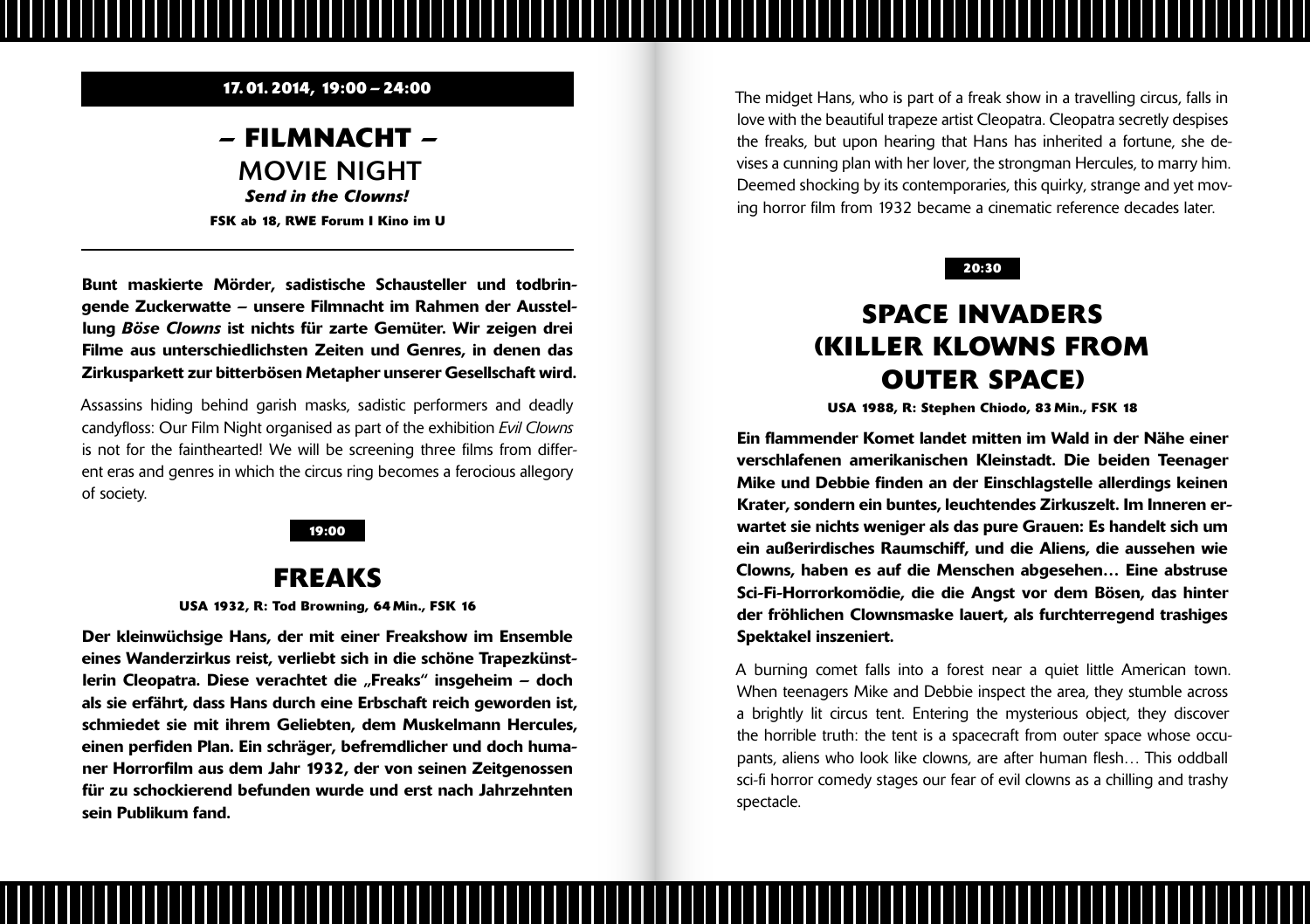#### **22:15**

## **MAD CIRCUS – EINE BALLADE VON LIEBE UND TOD (THE LAST CIRCUS)**

**ES 2010, R: Álex de la Iglesia, 107 Min., FSK 18**

1937, Spanien im Bürgerkrieg: Ein Zirkusclown wird mitten in seinem Auftritt von Milizen zwangsrekrutiert und findet sich in einem Gemetzel gegen die Faschisten wieder. Jahrzehnte später sucht sein Sohn Javier Arbeit als Clown, doch er hat zu viel Leid gesehen und kann nur noch den Part des traurigen Clowns spielen. Sein fröhlicher Gegenpart Sergio entpuppt sich hinter den Kulissen als brutaler Sadist, und es kommt zu einem blutigen Konflikt. *Mad Circus* ist eine groteske politische Parabel und zugleich – wie der Titel des spanischen Originals verspricht – eine traurige Trompetenballade.

In 1937, during the Spanish Civil War, a circus clown is arrested by Republican militia and forced to fight fascist troops. Decades later his son Javier joins a circus as a sad clown, having witnessed too much suffering to make people laugh. Sergio, his counterpart as funny clown, is a brutal sadist, and soon enough, the two men come head to head… *The Last Circus* is a grotesque political parable – "a sad trumpet ballad", as the Spanish title indicates (*Balade triste de trompeta*).

**29. 01. 2015, 18:00**

## **– FILM UND VORTRAG –**  FILM AND LECTURE

**RWE Forum I Kino im U**

### **THE DARK KNIGHT**

**USA 2008, R: Christopher Nolan, 152 Min., FSK 16**

**Im Anschluss | Followed by Prof. Dr. Ulrich Sachsse**

## **EINE PSYCHOANALYTISCHE ANNÄHERUNG**  (A PSYCHOANALYTICAL APPROACH)

Prof.Dr.Ulrich Sachsse, Facharzt für Psychiatrie und Psychotherapie und Honorarprofessor an der Universität Kassel, beleuchtet in einem Vortrag mit anschließender Diskussion *The Dark Knight* aus psychotherapeutischer Perspektive. Angestrebt wird nicht eine abschließende Deutung des Films, sondern ein öffnender Blick in die Vielfalt des psychotherapeutischen Denkens.

In this lecture, followed by an open discussion, Prof.Dr.Ulrich Sachsse, medical expert in psychiatry and psychotherapy at Kassel University, examines *The Dark Knight* from a psychotherapeutical perspective. While looking into various psychological issues raised by the film, this lecture mainly aims to provide an insight into the many facets of psychotherapeutical thought.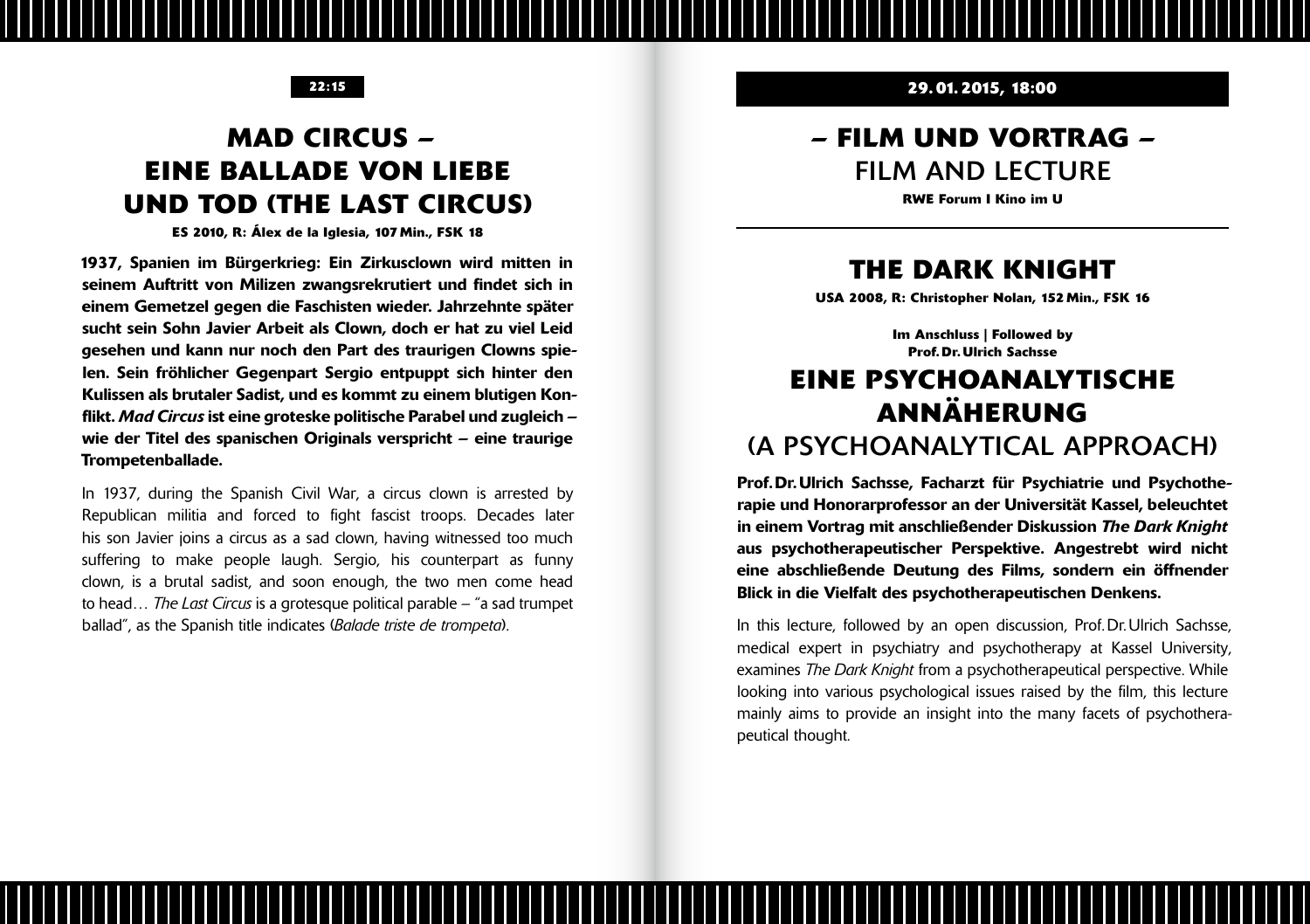#### **26. + 27. 02. 2015, 20:00**

#### **30. 01. 2015, 20:00**

### **THE DARK KNIGHT**

**USA 2008, R: Christopher Nolan, 152 Min., FSK 16 RWE Forum I Kino im U**

In *The Dark Knight* trifft Batman auf einen Gegner, der unberechenbarer kaum sein könnte. Der Joker (Heath Ledger) setzt alles daran, mit seinen wahnwitzigen Terrorakten die öffentliche Ordnung zu zerstören. Ein schizophrener, empathieloser Psychopath – ein klarer Fall für die Psychiatrie?

In *The Dark Knight* Batman faces the most unpredictable of his enemies. The Joker (Heath Ledger) leaves no stone unturned to disturb the public order in Gotham with insane acts of terror. A schizophrenic and heartless psychopath, The Joker is surely a case for psychiatry – or is he?

## **UHRWERK ORANGE (A CLOCKWORK ORANGE)**

**UK, USA 1972, R: Stanley Kubrick, 131 Min., FSK 16, OmU RWE Forum I Kino im U**

Alex ist der charismatische wie empathielose Anführer einer Londoner Jugendgang, der ungehindert seiner Vorliebe für klassische Musik, einen extravaganten Stil und ausufernde Gewaltexzesse frönt. Doch als seine "Droogs" ihn nach einem Raubmord der Polizei ausliefern, wendet sich das Blatt: Der Gewalt des therapeutischen Strafvollzugs unterworfen wird Alex selbst zum wehr- und willenlosen Subjekt. Stanley Kubricks Romanverfilmung bleibt mit ihrer schonungslosen Gegenüberstellung von jugendlicher Gewaltverherrlichung und gesellschaftlicher Disziplinierung ein schwer verdauliches, aber unverzichtbares Stück Kinogeschichte.

Alex is the charismatic and cold-blooded leader of a London youth gang who cultivates a love of classical music, extravagant clothes and violence. But when his friends, or 'Droogs', denounce him to the police after a holdup murder, the tables are turning. Subjected to the violence of the prison system, Alex becomes a helpless and submissive subject… With its blunt confrontation of youth violence and social disciplining, Stanley Kubrick's adaptation of Anthony Burgess's novel can at times be difficult to watch, but it is without doubt a milestone in the history of film.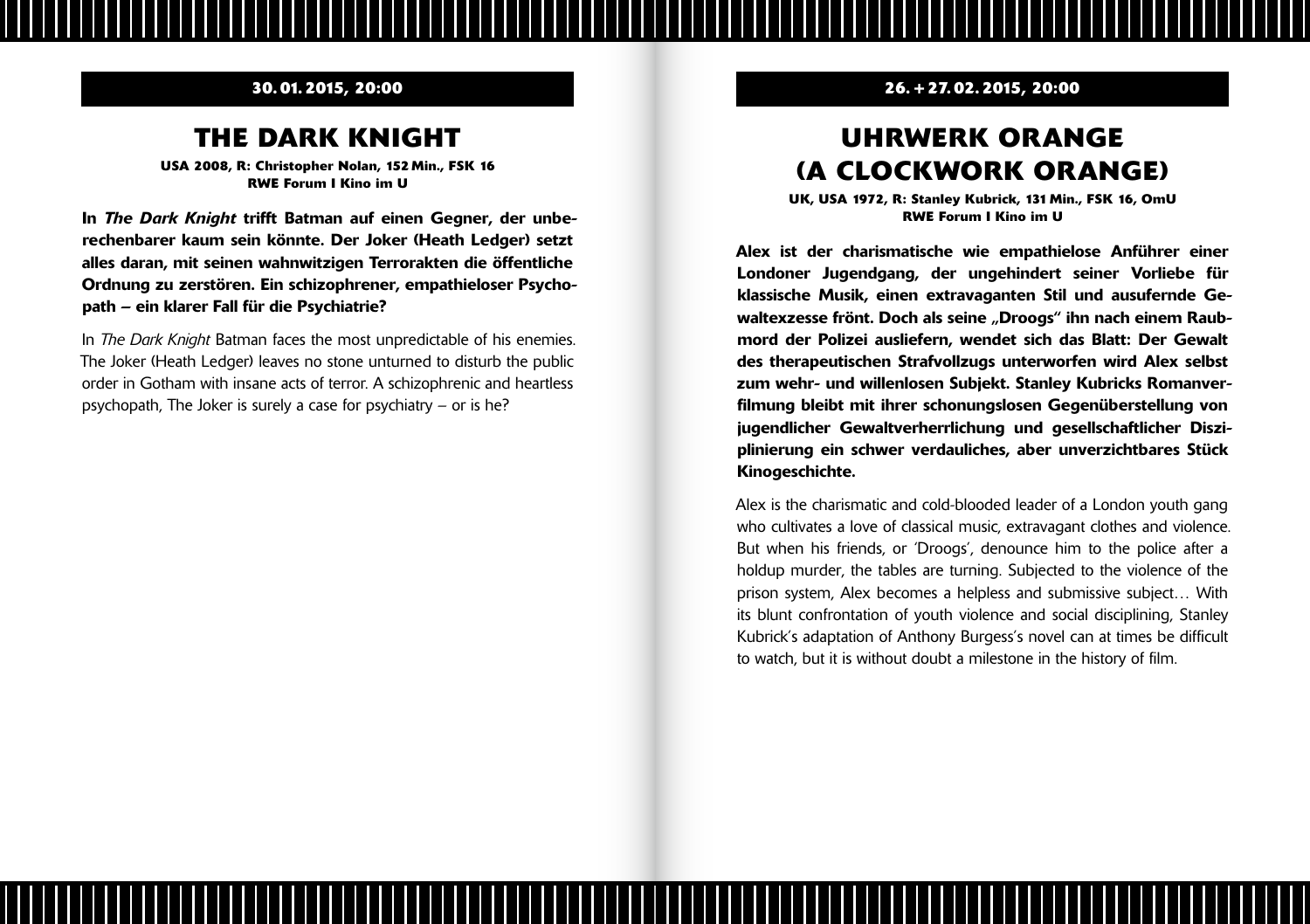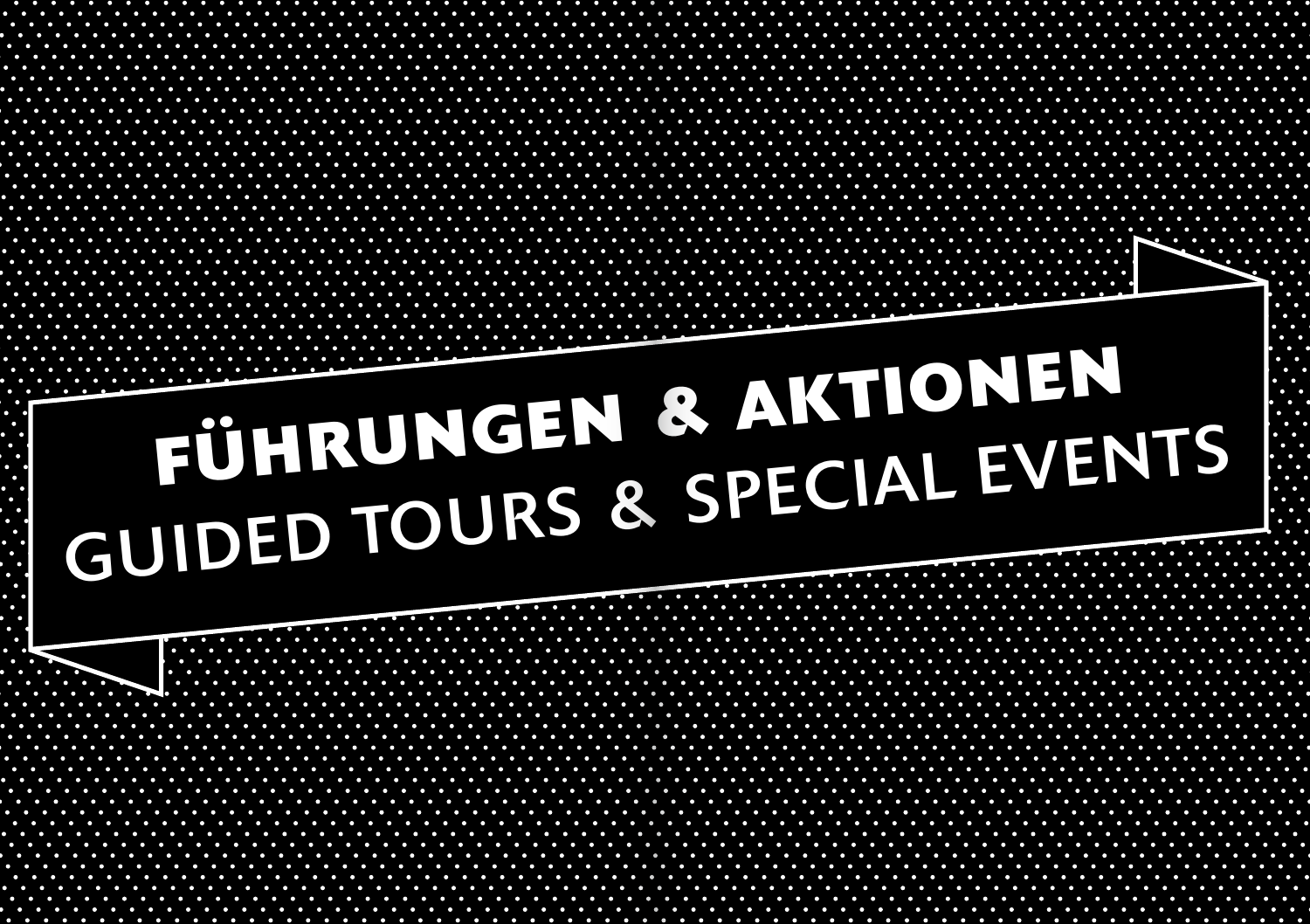## **FÜHRUNGEN** GUIDED TOURS

#### **ÖFFENTLICHE FÜHRUNGEN**

Zweimal wöchentlich bieten wir Führungen durch die Ausstellung *Böse Clowns* an. Treffpunkt am Eingang der Ausstellung, im Eintrittspreis enthalten Dauer: ca.45 Min., Sonn- & Feiertags um 16:00, Donnerstags um 18:00

#### **KURATORENFÜHRUNG**

Wie ist die Idee zur Ausstellung entstanden? Dr.Inke Arns gibt einen Einblick in die Entwicklung der Ausstellung. Treffpunkt am Eingang der Ausstellung, im Eintrittspreis enthalten Dauer: ca.45 Min., Sa, 4. Oktober 2014, Sa, 6.Dezember 2014, Sa, 7.März 2015, jeweils 16:00

#### **FÜHRUNG MIT DOLMETSCHERIN FÜR GEBÄRDENSPRACHE**

Wir laden zu einer Führung in deutscher Gebärdensprache ein. An der Führung können bis zu 15 Personen teilnehmen. Um Anmeldung (mind.7 Tage im voraus) wird gebeten. Dauer: ca.45 Min., So, 8. Februar 2015, 16:00 Anmeldung und weitere Infos unter: info@hmkv.de

#### **FÜHRUNGEN FÜR LEHRER/INNEN UND PÄDAGOGEN/INNEN**

Diese Führungen bieten neben einem Rundgang durch die Ausstellung Informationen zur Vermittlung der Ausstellungsinhalte im Unterricht.

Anmeldung und weitere Infos unter: info@hmkv.de

#### **SONDERFÜHRUNGEN ZU IHREM WUNSCHTERMIN**

Für Gruppen von bis zu 25 Personen. Jederzeit individuell buchbar. Auch in englischer Sprache. Um Anmeldung (mind. 7 Tage im voraus) wird gebeten.

60€ zzgl. Eintritts- bzw.Gruppenpreis, ermäßigt 40€ zzgl. Eintrittsbzw. Gruppenpreis, Anmeldung und weitere Infos unter: info@hmkv.de

#### PUBLIC GUIDED TOURS

We offer twice-weekly guided tours of the exhibition *Evil Clowns*. Meeting point at the entrance of the exhibition. Admission included in the entrance fee Duration: approx. 45 min., Sundays & bank holidays 16:00, Thursdays 18:00

#### GUIDED TOUR WITH THE CURATOR

How did the exhibition originate? During this tour Dr. Inke Arns speaks about the development of the exhibition. Meeting point at the entrance of the exhibition. Admission included in the entrance fee Duration: approx. 45 min., Sat, 4 October 2014, Sat, 6 December 2014, Sat, 7 March 2015, 16:00

#### GUIDED TOURS IN SIGN LANGUAGE

We offer a guided tour in German sign language for up to 15 participants. Participants must register 7 days in advance. Admission included in the entrance fee, Duration: approx. 45 min., Sun, 8 February 2015, 16:00, Registration and details at info@hmkv.de

#### GUIDED TOURS FOR TEACHERS

Besides a regular tour through the exhibition, this guided tour offers further information for the mediation of the exhibition's topic in your class. Registration at info@hmkv.de

#### SPECIAL GUIDED TOURS

For groups up to 25 participants. Individual bookings at any time. Also possible in English. Participants must register 7 days in advance. Fee: € 60 + admission fee (group concessions apply), Concessions: € 40 + admission fee (group concessions apply), Registration and details at info@hmkv.de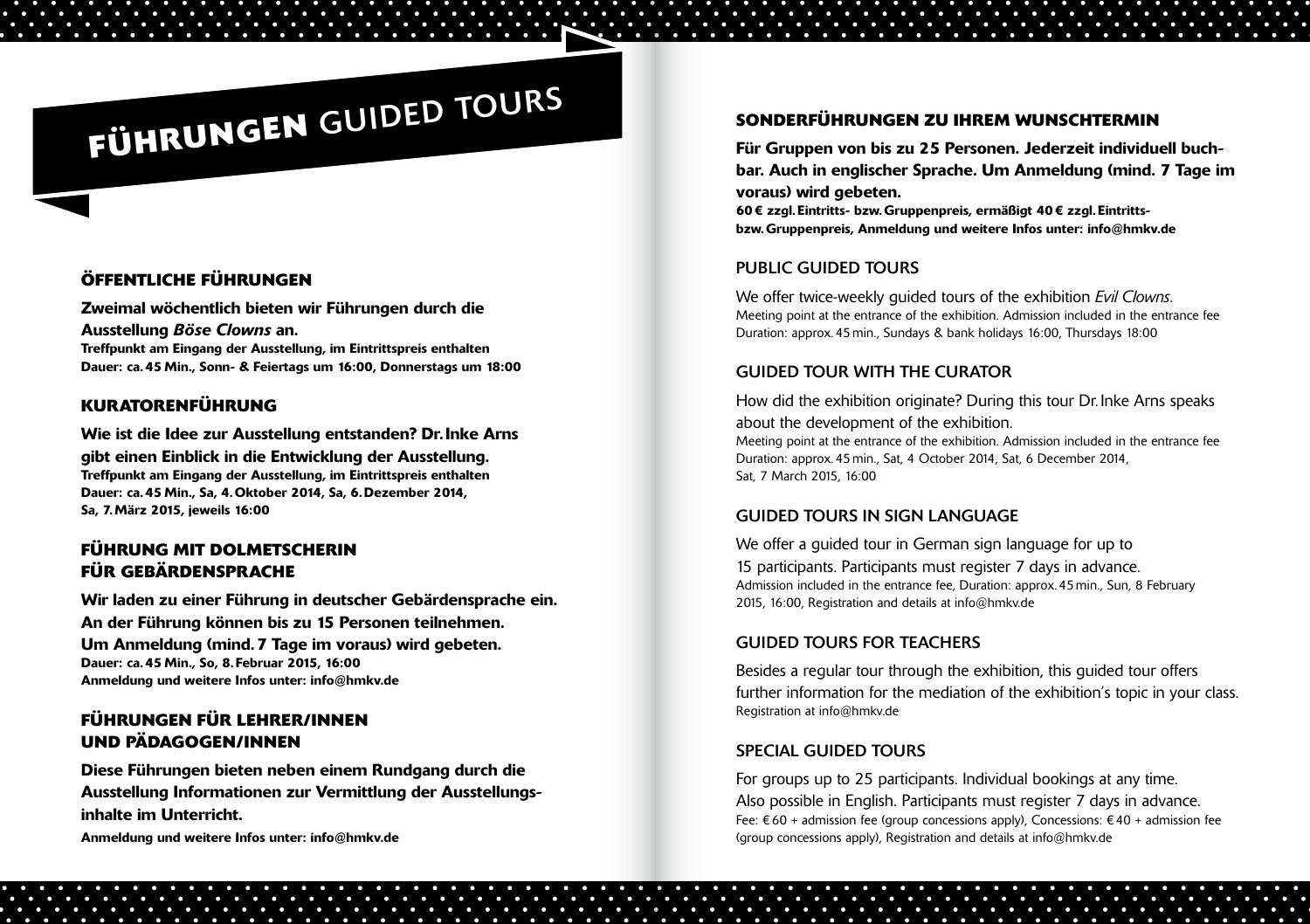## **AKTIONEN** SPECIAL EVENTS

Sa, 27. September 2014, 16:00–24:00

#### **HMKV BEI DER DORTMUNDER MUSEUMSNACHT**

#### **Ausstellung, Kurzführungen**

Zur Museumsnacht ist die Ausstellung *Böse Clowns* bis 24:00 geöffnet! Stündlich gibt es die Möglichkeit an Kurzführungen teilzunehmen. Dauer: je 30 Min., letzte Führung um 23:00

#### **Schminkaktion**

Wir sind auf der Suche nach dem gruseligsten Clown. Verwandelt Euch an unserem Schminktisch in eine fiese Kreatur. Alle unheimlichen Besucher werden fotografisch festgehalten und bilden nach und nach ein Horrorfotokabinett. Die Teilnahme ist im Eintritt zur Museumsnacht enthalten.

#### Fr, 31. Oktober 2014, 16:00–23:00

**HALLOWEEN BEIM HMKV – Evil Clowns, Skulls and Jokers** Zu Halloween ist die Ausstellung *Böse Clowns* bis 23:00 geöffnet!

Auf der Etage des HMKV steht ab 16:00 im Rahmen der Ausstellung *Böse Clowns* die passende Kulisse für die Nacht des Grauens bereit: Mit professionellem Make-Up, Equipment, Tipps und Anleitungen könnt Ihr gemeinsam mit Freunden oder alleine Hand anlegen und Euch in unheimliche Gestalten verwandeln, die anschließend die Dortmunder Nacht in ein Grusel-

#### kabinett verwandeln.

Die Teilnahme ist im Eintritt zur Ausstellung enthalten. Die Teilnehmer erhalten freien Eintritt zur Halloween-Party mit den Disco-Boys im View, Dortmunder U, Ebene 7, 22:00

#### Sat, 27 September 2014, 16:00 – 24:00 HMKV ON DORTMUND'S MUSEUM NIGHT

#### Exhibition, short guided tours

During Museum Night the exhibition *Evil Clowns* will stay open until midnight. Short guided tours every hour on the hour. Duration: 30 min., last tour at 23:00.

#### Face-painting event

We are looking for the creepiest creature in town! Turn into an evil clown by having your face painted and add your photograph to the Horror Picture Portrait Gallery! Admission included in the Museum Night entrance fee

#### Fri, 31 October 2014, 16:00 –23:00

HALLOWEEN AT HMKV – Evil Clowns, Skulls and Jokers For Halloween Night the exhibition *Evil Clowns* will stay open until 23:00.

From 16:00 onwards a creepy stage set awaits visitors to the exhibition at HMKV. Use professional make-up and equipment to transform into a scary creature with the help of our experts. Come and join the Chamber of Horrors!

Admission included in the entrance fee. Participants are granted free admission for the Halloween Party featuring the Disco-Boys at the View, Dortmunder U, level 7, 22:00

**HMKV VIDEO DES MONATS** HMKV VIDEO OF THE MONTH

In der Serie HMKV *Video des Monats* stellen wir, unabhängig von der jeweiligen Ausstellung, im monatlichen Wechsel aktuelle Videoarbeiten internationaler KünstlerInnen vor. Dortmunder U, Ebene 3, Eintritt frei. Näheres unter: www.hmkv.de

The HMKV *Video of the Month* is a monthly series of screenings of recent video works by international artists. Dortmunder U, Level 3, Free entrance, For more details please go to www.hmkv.de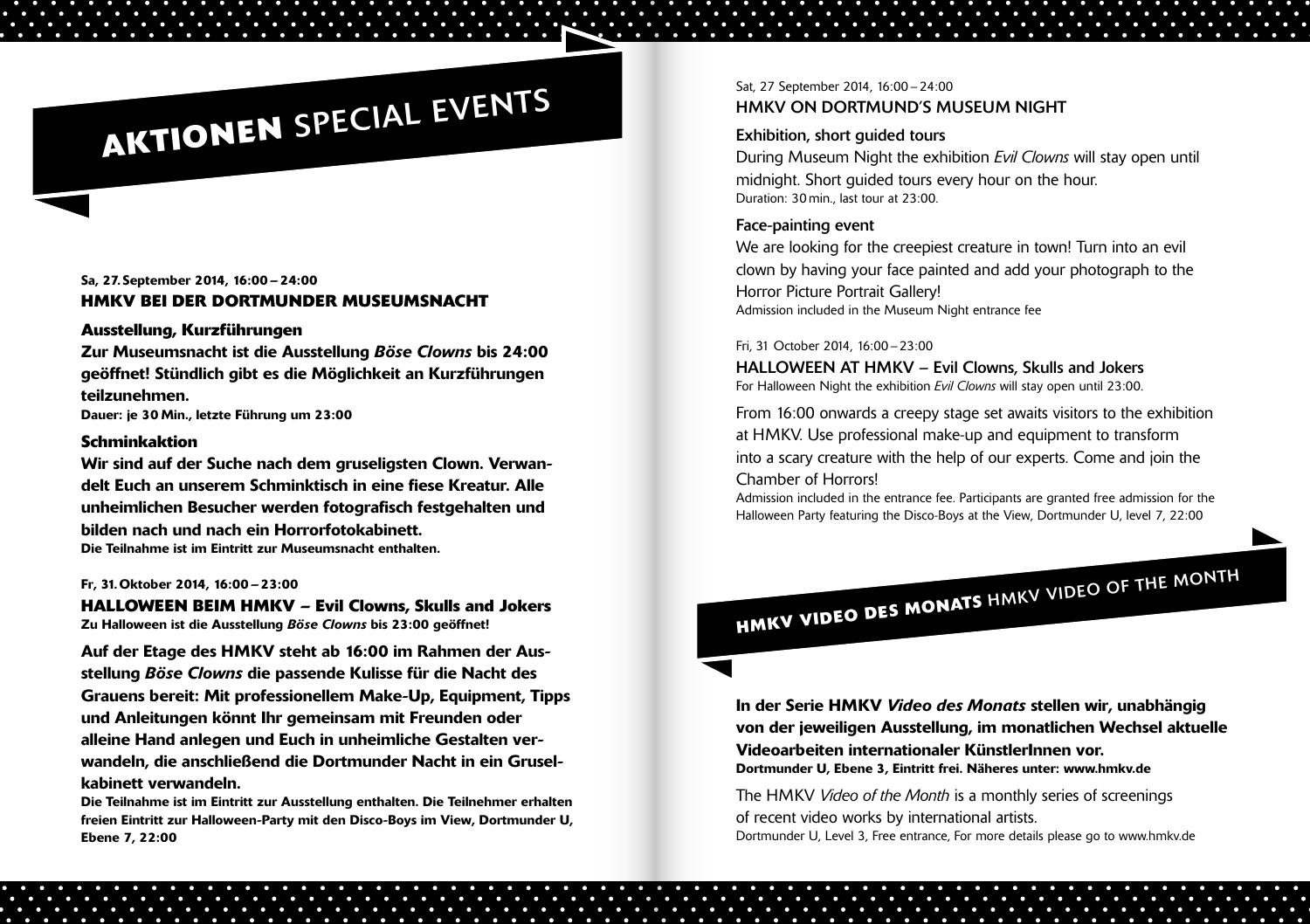## **BÖSE CLOWNS** EVIL CLOWNS

#### KURATIERT VON CURATED BY Inke Arns

27. September 2014–8.März 2015 27 September, 2014–8 March, 2015

Hartware MedienKunstVerein(HMKV) HMKV im at Dortmunder U Ebene 3 3rd floor

#### ÖFFNUNGSZEITEN OPENING HOURS

Di+Mi Tue+Wed 11:00–18:00 Do+Fr Thu+Fri 11:00–20:00 Sa+So Sat+Sun 11:00–18:00 Mo geschlossen closed on Mon

FEIERTAGE BANK HOLIDAYS

An Feiertagen von 11:00–18:00 geöffnet. Heiligabend (24.12.), 1.Weihnachtsfeiertag (25.12.), Silvester (31.12.) und Neujahr (1.1.) geschlossen.

Open on Bank holidays from 11:00 –18:00. Closed on Christmas Eve (24 Dec), Christmas Day (25 Dec), New Year's Eve (31 Dec) and New Year's Day (1 Jan).

#### EINTRITT ADMISSION

5€ / 2,50€ ermäßigt reduced Freier Eintritt für BesucherInnen bis 18 Jahre Free admission for visitors under 18

#### FÜHRUNGEN GUIDED TOURS

Do 18:00, So & Feiertags 16:00 Thu 18:00, Sun & bank holiday 16:00 (im Eintrittspreis enthalten included in the admission)

KATALOG CATALOGUE Zur Ausstellung erscheint eine Publikation mit Essays von Inke Arns, Mark Dery, Judith Funke und Marie Lechner. On the occasion of the exhibition a catalogue will be published containing essays by Inke Arns, Mark Dery, Judith Funke and Marie Lechner.

#### **HMKV**

KÜNSTLERISCHE LEITERIN ARTISTIC DIRECTOR Dr.Inke Arns

GESCHÄFTSFÜHRENDE LEITERIN MANAGING DIRECTOR Frauke Hoffschulte

TECHNISCHER LEITER TECHNICAL DIRECTOR Stephan Karass

PRODUKTION PRODUCTION Yoko Dupuis, Andrea Eichardt

ASSISTENZ ASSISTANT Christina Müer

PRESSE- UND ÖFFENTLICHKEITS-**ARREIT** PRESS AND PUBLIC RELATIONS Dr.Inke Arns

VERMITTLUNG UND KULTURELLE BILDUNG EDUCATION Mirjam Gaffran

BUCHHALTUNG ACCOUNTING Simone Czech

INFOTEAM INFOTEAM Stephanie Brysch, Jonas Eickhoff, Sergej Grebenuk, Anna Hauke, Nele Hinz, Philipp Höning, Silvia Liebig, Linda Richerd, Ulrik Schreckert, Dorothee Tesmer

#### **AUSSERDEM** FURTHERMORE

THE CACOPHONY SOCIETY" KURATIERT VON CURATED BY Marie Lechner

AUFBAUTEAM CONSTRUCTION TEAM Sanja Biere, Kai Kickelbick, Zeliko Petoniic

LEITER FACHTECHNISCHER DIENST TECHNICAL DIRECTOR DORTMUNDER U Uwe Gorski

FACHTECHNISCHER DIENST TECHNICAL TEAM DORTMUNDER U Timo Kruck, Robin Lockhart, Uli Lueg, Oliver Okunik, Detlev Olschewski, Fabian Polzin

VIDEOTEAM VIDEO TEAM www.kulturfilm.eu

FOTOGRAFIE PHOTOGRAPHY www.hanneswoidich.de

WERKRESCHREIBUNGEN WORK DESCRIPTIONS Inke Arns (IA), Judith Funke (JF), Jelena Jazo (JJ), Jens Kabisch (JK). Marie Lechner (ML)

ÜBERSETZUNG TRANSLATION Patrick (Boris) Kremer

MOTIV MOTIVE Marion Auburtin, *Clown Maléfique*, 2014

GESTALTUNG DESIGN labor b designbüro, Dortmund

HMKV

Hartware MedienKunstVerein

Hartware MedienKunstVerein(HMKV) HMKV im at Dortmunder U Leonie-Reygers-Terrasse 44137 Dortmund T +49-(0)231-496 642-0 info@hmkv.de www.hmkv.de www.facebook.com/ hartwaremedienkunstverein www.twitter.com/hmkv\_de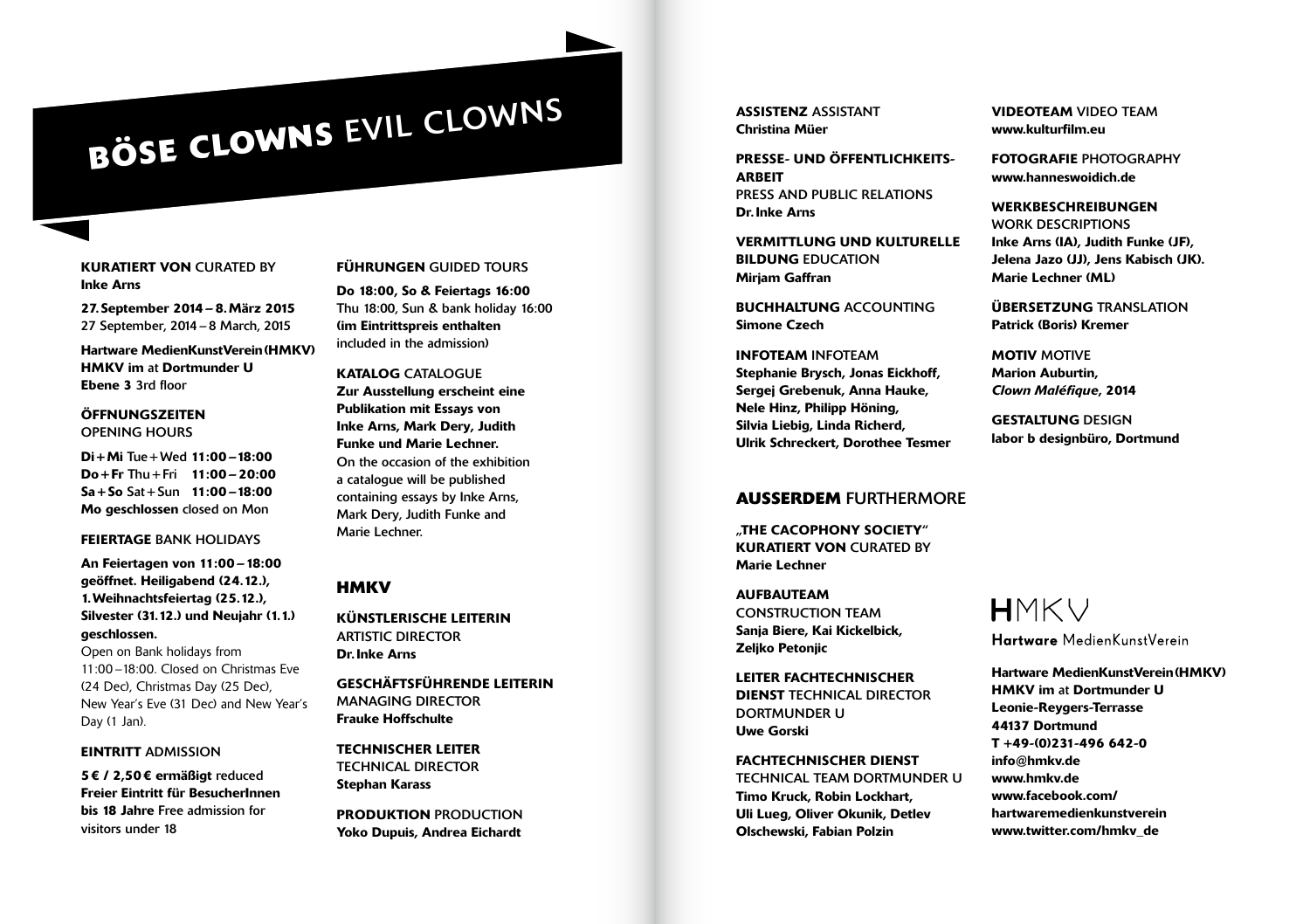#### Gefördert von Funded by



#### Hauptförderer Main Funders HMKV





Ministerium für Familie, Kinder, Jugend, Kultur und Sport des Landes Nordrhein Westfalen



#### Mit freundlicher Unterstützung Supported by

Mit freundlicher Unterstützung des Bureau des arts plastiques des Institut français und dem französischen Ministerium für Kultur und Kommunikation.



In Kooperation mit dem In cooperation with

#### **JEU DE PAUME**

Medienpartner Media Partners